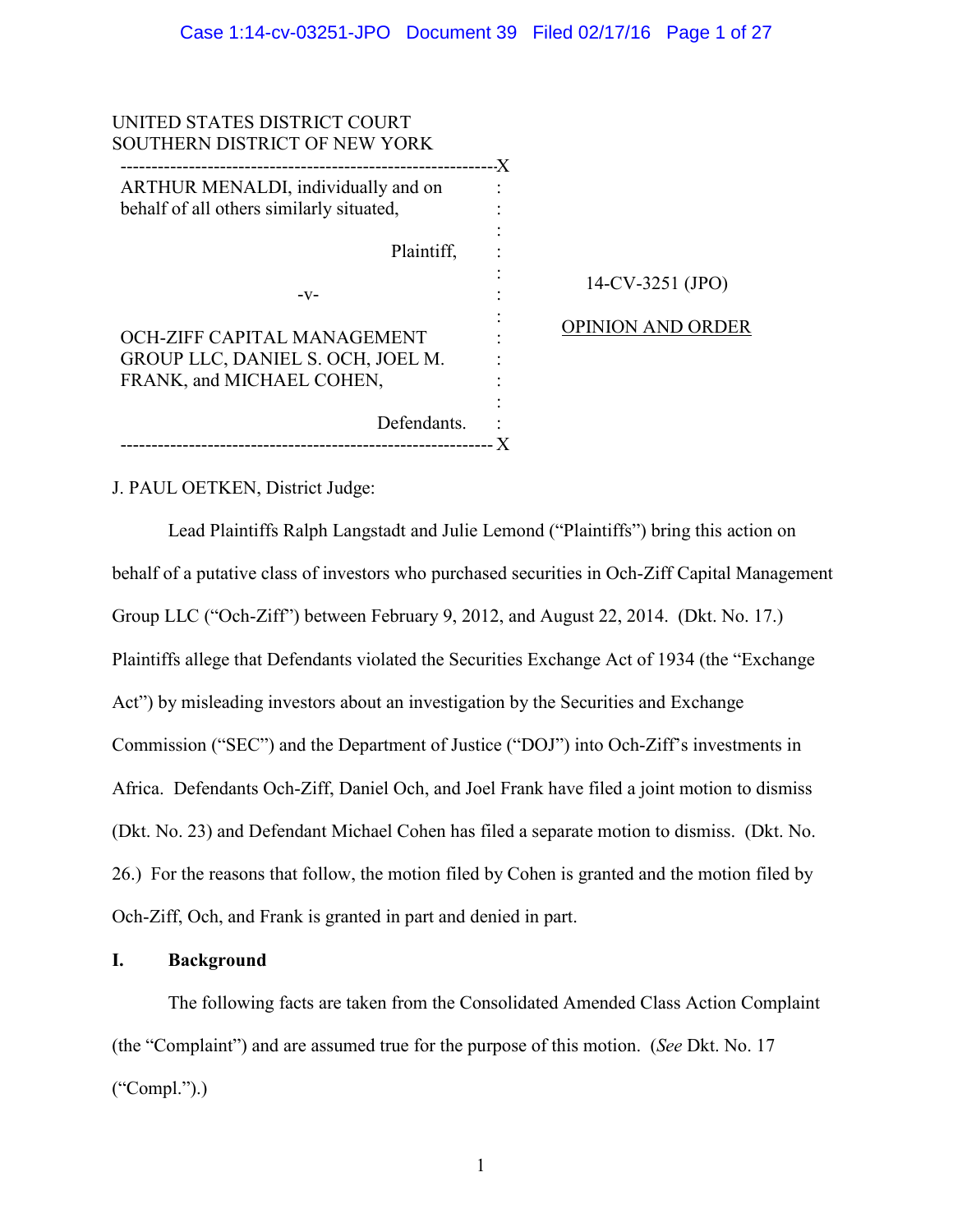### Case 1:14-cv-03251-JPO Document 39 Filed 02/17/16 Page 2 of 27

Och-Ziff is a publicly traded asset management firm. (Compl*.* ¶ 22.) It was founded in 1994 by Daniel Och, who currently serves as the company's Chief Executive Officer ("CEO"). (*Id. ¶* 16.) Joel Frank is Och-Ziff's Chief Financial Officer ("CFO"). (*Id.* ¶ 17.) Michael Cohen is a former Och-Ziff employee. (*Id.* ¶ 115.) Prior to his resignation in 2013, Cohen managed Och-Ziff's African investments. (*Id.*)

This dispute concerns investments Och-Ziff allegedly made in Zimbabwe, Libya, and the Democratic Republic of the Congo (the "Congo"). Plaintiffs contend that Defendants violated the Exchange Act both by misrepresenting an SEC and DOJ investigation into Och-Ziff and by failing to disclose that Och-Ziff's investments contravened the Foreign Corrupt Practices Act ("FCPA") and United States sanctions.

### **A. Och-Ziff's Investments in Africa**

Plaintiffs' allegations involve three deals: (1) a loan to secure platinum mining rights in Zimbabwe; (2) loans to acquire control of oil and mines in the Congo; and (3) transactions with Libya's sovereign wealth fund. These deals (collectively, the "African Transactions") took place between 2008 and 2011.

### **1. Platinum Mining Rights in Zimbabwe**

According to Plaintiffs, Zimbabwean President Robert Mugabe financed his 2008 reelection by seizing and selling the rights to develop the country's richest platinum claims. (*Id.* ¶¶ 44-45, 53.) Plaintiffs contend that an Och-Ziff subsidiary provided a loan to the company that acquired the platinum rights and thus gave material support to the Mugabe regime. (*Id.* ¶¶ 44, 51.)

The alleged loan deal involves three companies: the Central African Mining and Exploration Company ("CAMEC"); Todal Mining Ltd. ("Todal"); and Lefever Finance Ltd. ("Lefever"). CAMEC is a corporation that invests in African mining operations. (*Id.* ¶ 45.)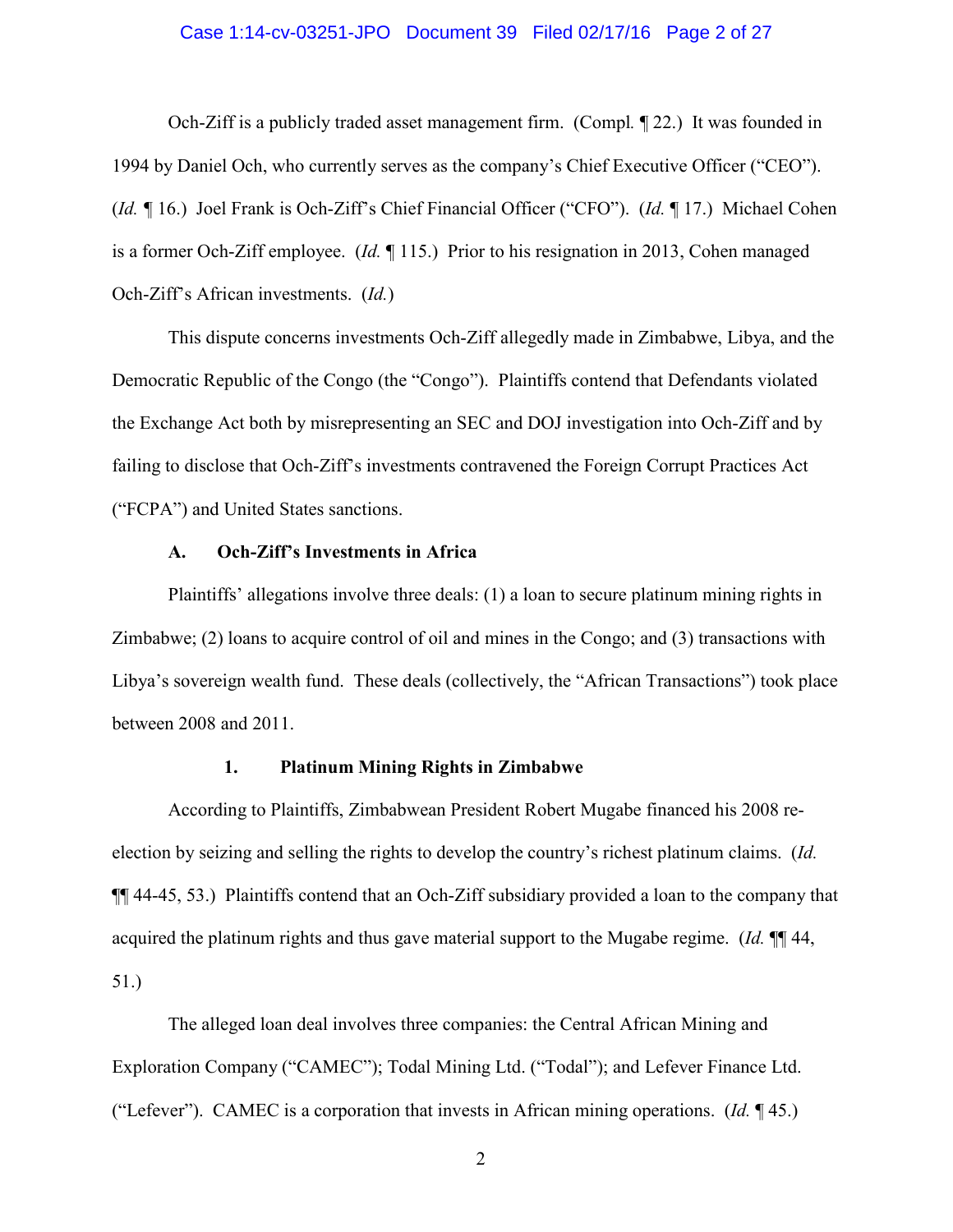### Case 1:14-cv-03251-JPO Document 39 Filed 02/17/16 Page 3 of 27

Todal is a Zimbabwean company that held platinum mining rights prior to the alleged deal. (*Id.* ¶ 46.) Lefever is a corporation that owned sixty percent of Todal. (*Id.*) The other forty percent of Todal was held by the Zimbabwean Mining Development Corporation ("ZMDC"), an entity owned by the Zimbabwean government. (*Id.*)

CAMEC acquired Lefever in April 2008, several months before the presidential runoff election in Zimbabwe. (*Id.* ¶¶ 48, 52, 56 n.3.) CAMEC paid for Lefever—and by extension a stake in Todal's platinum rights—with a combination of cash, stock, and a \$100 million nointerest loan. (*Id.* ¶ 48.) Plaintiffs allege that an Och-Ziff subsidiary financed the loan. (*Id.* ¶¶ 47-49.) Specifically, they assert that an Och-Ziff subsidiary purchased 150 million shares in CAMEC for \$100 million in March 2008, several weeks before CAMEC acquired Lefever. (*Id.*  ¶¶ 48-49.) Plaintiffs appear to allege that Lefever gave the \$100 million it received from CAMEC to the government of Zimbabwe, which "is synonymous with the Mugabe . . . regime." (*Id.* ¶¶ 46, 51.)

### **2. Oil and Mining Deals in the Congo**

Plaintiffs' second set of allegations involves loans to "Israeli mining magnate" Daniel Gertler. (*Id.*  $\P$ [ 6, 60-61.) In "the spring of 2008," Och-Ziff and another company gave Gertler a \$115 million loan, followed by an additional \$9 million loan. (*Id.* ¶ 61.) Gertler allegedly used those loans to finance a deal for "a valuable copper and cobalt mine in southern Congo called Kalukundi." (*Id.*) Plaintiffs also allege that Och-Ziff made a \$110 million loan to Gertler in November 2010. (*Id.* ¶ 65.) Gertler allegedly used the third loan "to start developing an oil concession . . . on Lake Albert between Congo and Uganda." (*Id.*)

### **3. Development Deals in Libya**

 The third set of allegations concerns transactions with the Libyan Investment Authority ("LIA"), a sovereign wealth fund controlled by the son of Colonel Moammar Gaddafi. (*Id.* ¶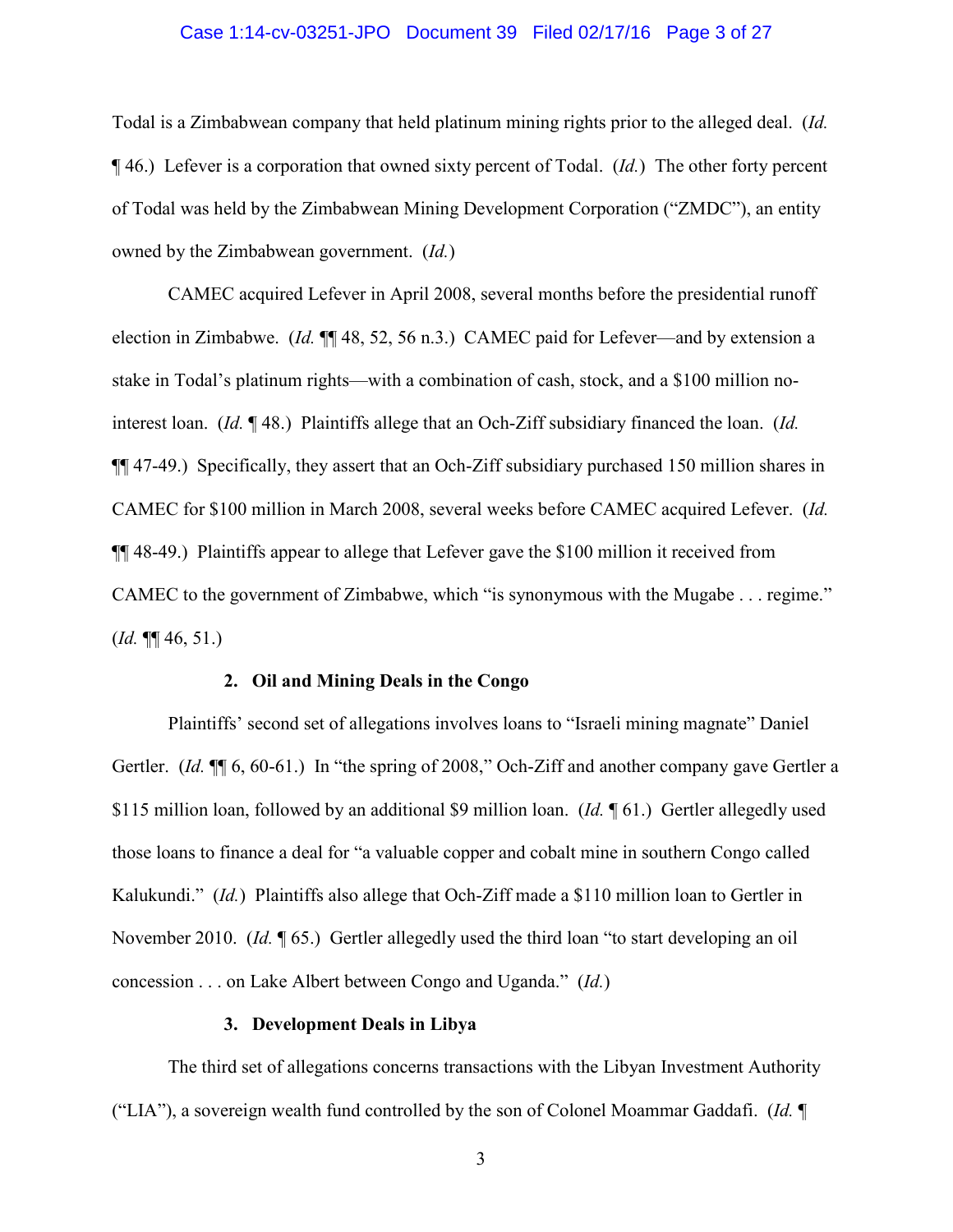### Case 1:14-cv-03251-JPO Document 39 Filed 02/17/16 Page 4 of 27

69.) According to Plaintiffs, Och-Ziff "persuaded the LIA to invest hundreds of millions of dollars" in Och-Ziff funds. (*Id.* ¶ 75.) Plaintiffs also allege that, between 2008 and 2009, Och-Ziff secured a contract to build "an expensive luxury hotel in Tripoli" by using a "fixer" named Mohamad Ajami, who helped to broker the deal. (*Id.* ¶ 72.) Plaintiffs also allege that Magna Holdings, a corporation in which Och-Ziff owns shares, won contracts from the Libyan government "to build office blocks in Tripoli" at some unspecified date. (*Id.* ¶ 74.)

# **B. SEC and DOJ Investigation**

The SEC and DOJ began to investigate Och-Ziff's investments in Africa (the "SEC-DOJ Investigation" or "Investigation") in or before 2011. (*Id.* ¶ 112.) Beginning in 2011, Och-Ziff started to receive "subpoenas from the SEC" and "requests for information" from DOJ in connection with the Investigation. (*Id*.) According to Plaintiffs, the Investigation "prob[es] Och-Ziff's transactions with the Government of Zimbabwe, Och-Ziff's involvement in Congolese oil and mine deals, and Och-Ziff's transactions with the [LIA]." (*Id.* ¶ 4.) To date, the details of the Investigation are not public and neither agency has filed suit against Och-Ziff. (Dkt. No. 24 ("First Def.'s Mem.") at 2.)

### **C. Och-Ziff's Statements to Investors**

This action concerns four statements that Och-Ziff made in SEC filings. The first statement appeared in Och-Ziff's annual Form 10-K filing on February 27, 2012:

We are not currently subject to any pending judicial, administrative or arbitration proceedings that we expect to have a material impact on our results of operations or financial condition. We may from time to time be involved in litigation and claims incidental to the conduct of our business. Like other businesses in our industry, we are subject to scrutiny by the regulatory agencies that have or may in the future have regulatory authority over us and our business activities, which results in regulatory agency investigations and litigation related to regulatory compliance matters.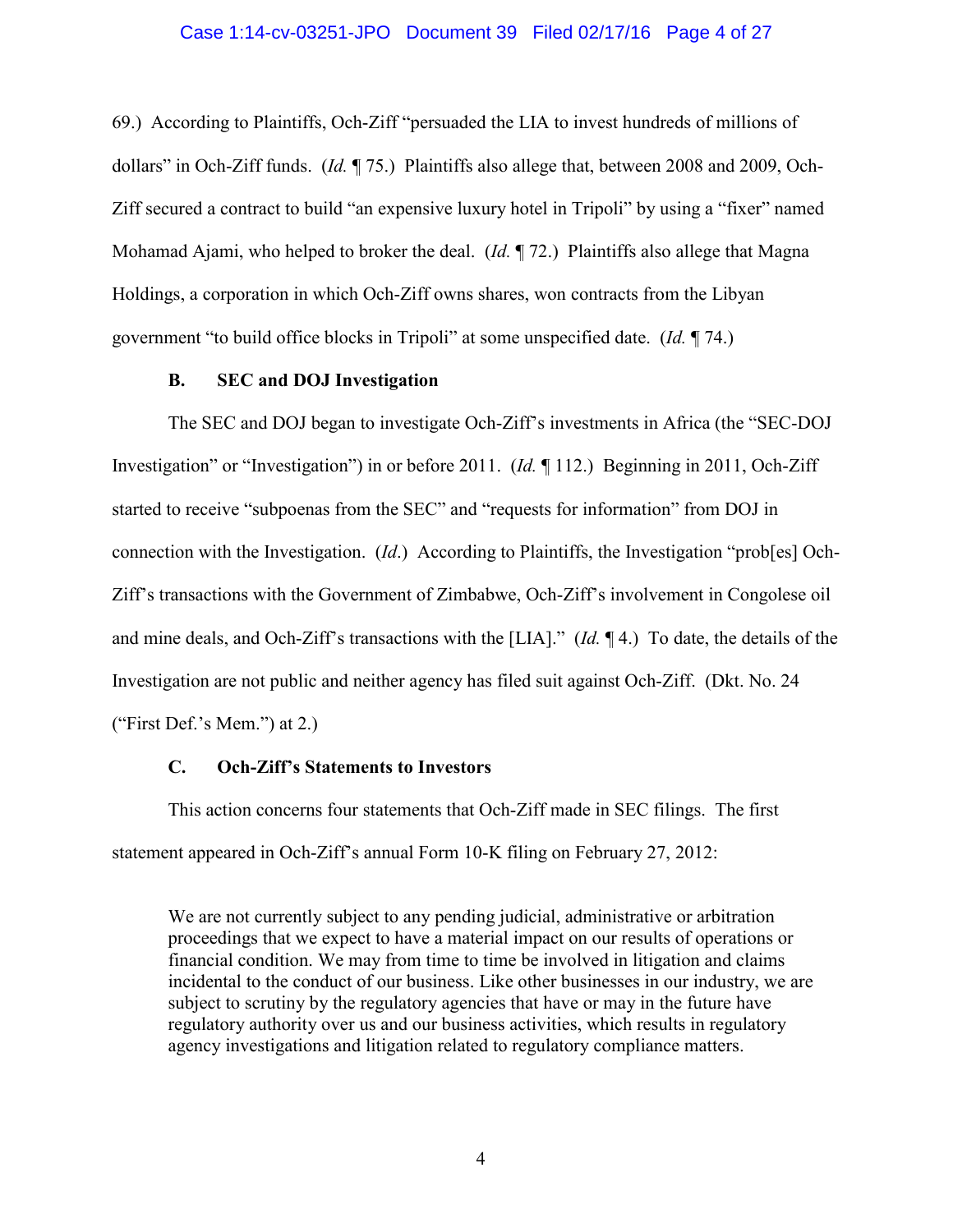# Case 1:14-cv-03251-JPO Document 39 Filed 02/17/16 Page 5 of 27

(*Id.* ¶ 78.) The February 2012 filing also included assertions about Och-Ziff's transparency and risk management practices. Specifically, under the heading "competitive strengths," Och-Ziff listed "transparency" and reported that it "provide[s] [its] fund investors with comprehensive reporting about each portfolio on a regular basis."<sup>[1](#page-4-0)</sup> (*Id.* ¶ 80.) The filing also stated: "Risk management is also central to how we manage the operations of our business. We actively manage the operational risks of our business, including liquidity, counterparty exposures, legal and reputational risks." (Compl. ¶ 82.)

The second statement appeared in Och-Ziff's quarterly report on May 2, 2012. That report contained a slightly different statement on pending investigations:

The Company is currently not subject to any pending judicial, administrative or arbitration proceedings that are expected to have a material impact on the Company's consolidated financial statements. From time to time, the Company is involved in litigation and claims incidental to the conduct of the Company's business. The Company is also subject to extensive scrutiny by the regulatory agencies globally that have or may in the future have regulatory authority over the Company and its business activities. This has resulted or may in the future result in regulatory agency investigations, litigation and subpoenas.

(*Id.* ¶ 85.) Och-Ziff repeated this statement in its February 2013 quarterly filing. [2](#page-4-1)

The third statement appeared in Och-Ziff's quarterly report on August 2, 2012. It read:

<span id="page-4-0"></span> $\overline{a}$ <sup>1</sup> All SEC filings discussed in this Opinion are incorporated into the complaint by reference and are, independently, public documents of which the Court may take judicial notice. *See ATSI Commc'ns, Inc. v. Shaar Fund, Ltd.*, 493 F.3d 87, 98 (2d Cir. 2007); *In re Scottish Re Grp. Sec. Litig.*, 524 F. Supp. 2d 370, 382 (S.D.N.Y. 2007).

<span id="page-4-1"></span><sup>&</sup>lt;sup>2</sup> The statement on pending investigations in Och-Ziff's May 2012 and February 2013 filings are nearly identical. (*See id.* ¶¶ 93-94.) The February 2013 statement differs in two respects: (1) it is written in the first person; and (2) it contains the phrases "like other businesses in our industry" and "subpoenas *and related costs.*" (*Id.* ¶ 94 (emphasis added).) The February 2013 filing also states that Och-Ziff provides "fund investors with comprehensive reporting about each portfolio on a regular basis." (*Id.* ¶ 96.)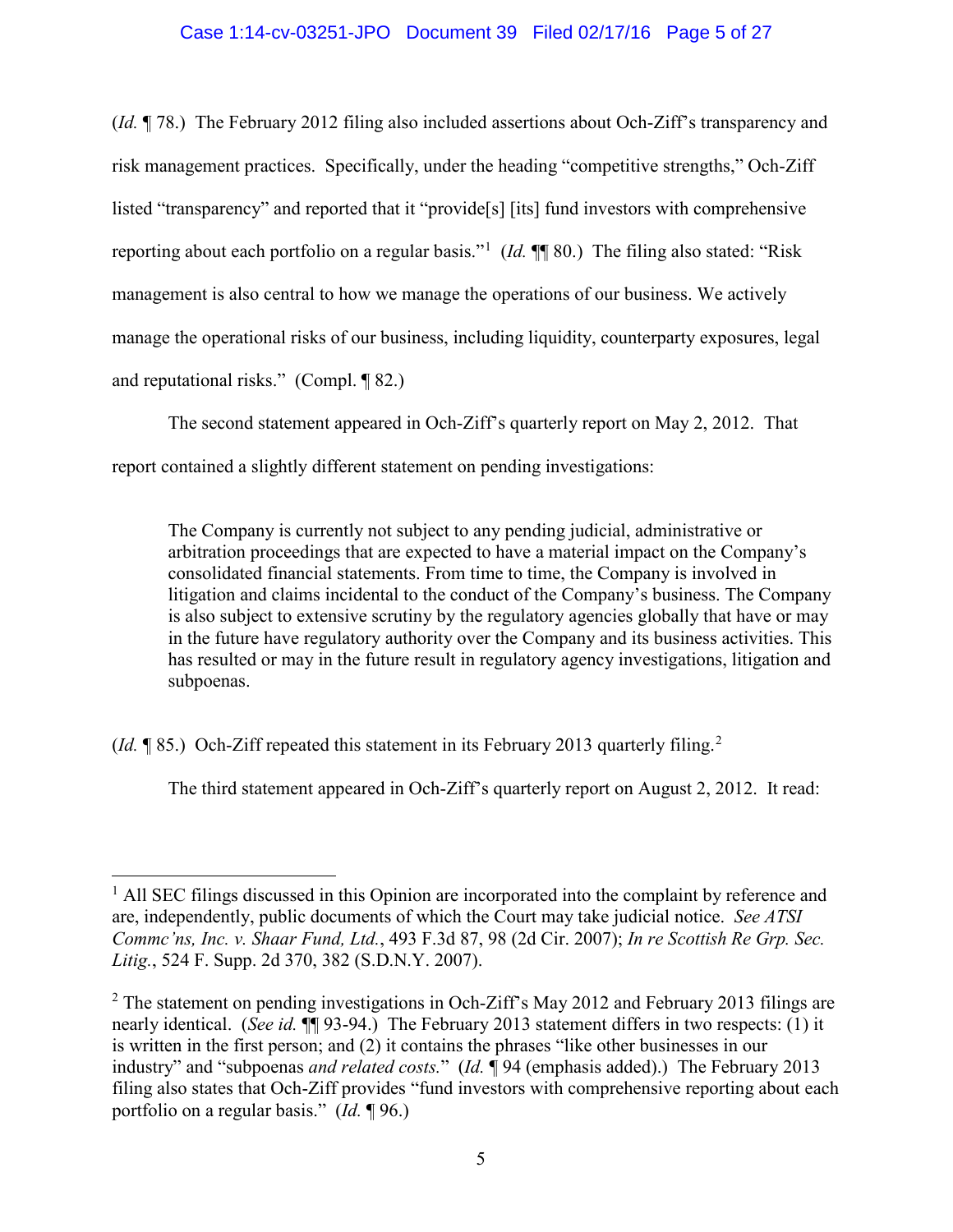From time to time, the Company is involved in litigation and claims incidental to the conduct of the Company's business. The Company is also subject to extensive scrutiny by regulatory agencies globally that have or may in the future have regulatory authority over the Company and its business activities. This has resulted or may in the future result in regulatory agency investigations, litigation and subpoenas and costs related to each. The Company is currently not subject to any pending judicial, administrative or arbitration proceedings that are expected to have a material impact on the Company's consolidated financial statements.

(*Id.* ¶ 88.) Och-Ziff repeated this statement in four SEC filings between November 2012 and November  $2013.<sup>3</sup>$  $2013.<sup>3</sup>$  $2013.<sup>3</sup>$ 

Och-Ziff made the fourth statement after an article on its investments appeared in *Wall* 

*Street Journal*. On February 2, 2014, the *Wall Street Journal* reported that DOJ was

investigating Och-Ziff "regarding possible violations of the FCPA in connection with its dealings

with the LIA." (*Id.* ¶ 109.) On March 14, 2014, Och-Ziff "filed a [F]orm 8-K with the SEC

announcing that some of its previously issued financial statements should be restated and should

not be relied upon." (*Id.* ¶ 111.) Four days later, Och-Ziff filed a restated Form 10-K amending

its 2013 annual report. It stated:

Beginning in 2011, and from time to time thereafter, we have received subpoenas from the SEC and requests for information from the U.S. Department of Justice ("DOJ") in connection with an investigation involving the FCPA and related laws. The investigation concerns an investment by a foreign sovereign wealth fund in some of our funds in 2007 and investments by some of our funds, both directly and indirectly, in a number of companies in Africa. At this time, we are unable to determine how the investigation will be resolved and what impact, if any, it will have. An adverse outcome could have a material effect on our business, financial condition or results of operations.

(*Id.* ¶ 112.)

<span id="page-5-0"></span> $\overline{a}$  $3$  Och-Ziff repeated the statement from its August 2012 filing in quarterly filings on November 5, 2012, May 2, 2013, August 2, 2013, and November 5, 2013. (*Id.* ¶¶ 90-91, 100-101, 103-104, 106-107.)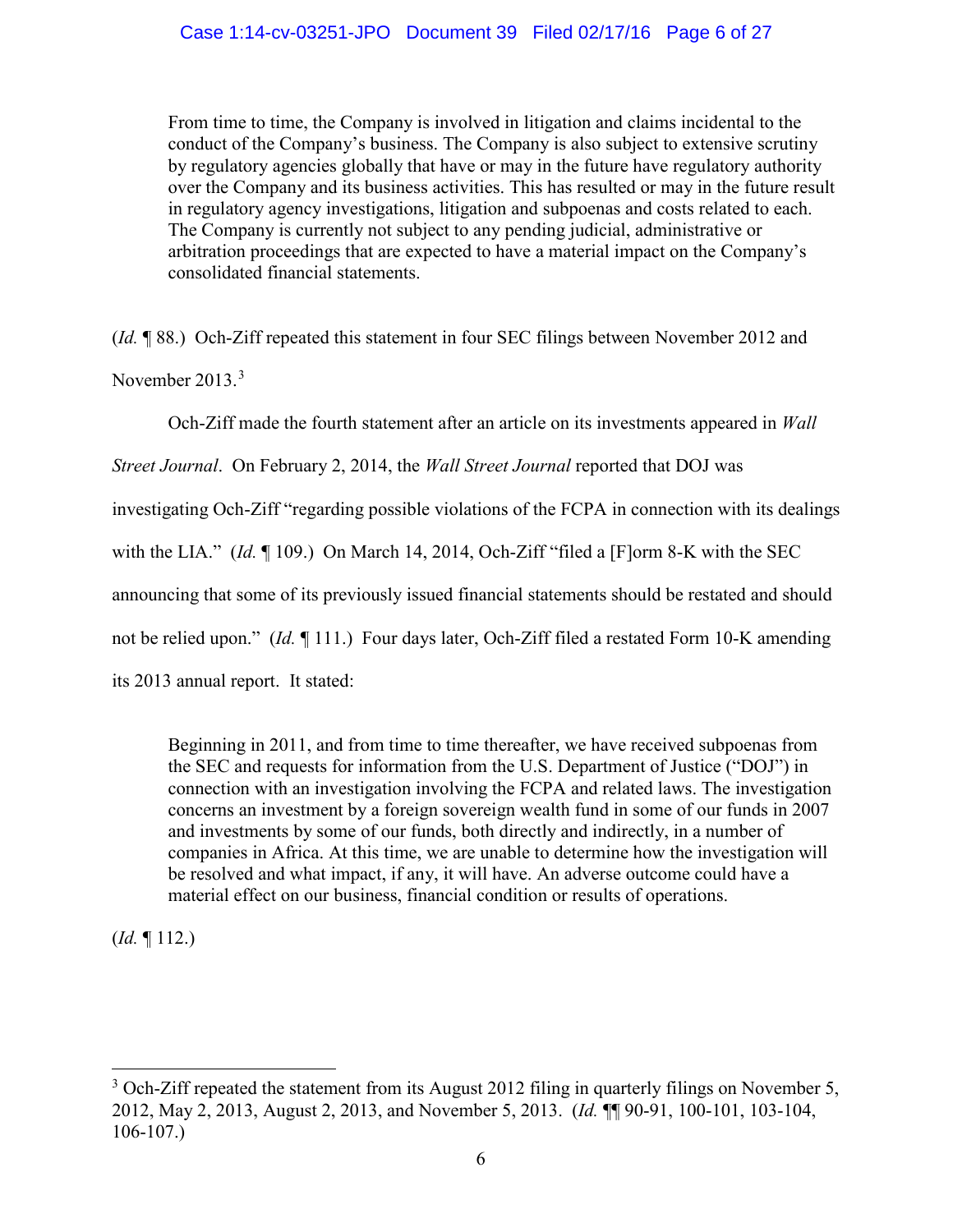# **II. Procedural History**

This action was filed on May 5, 2014. (Dkt. No. 2.) The Court issued an Order appointing Lead Plaintiffs on September 24, 2014, and Plaintiffs filed an Amended Complaint on November 24, 2014. (Dkt. Nos. 16-17.) In two separate motions, Defendants moved to dismiss on March 16, 2015. (Dkt. Nos. 23, 27.)

# **III. Legal Standards**

Plaintiffs bring suit under the Exchange Act and SEC Rules promulgated thereunder. 15 U.S.C. § 78j(b); 15 U.S.C. § 78t(a); 17 C.F.R. § 240.10b-5. They assert three claims: (1) a securities fraud claim pursuant to Exchange Act § 10(b) and Rule 10b-5(b) against all Defendants except Michael Cohen; (2) a scheme liability claim pursuant to Exchange Act § 10(b) and Rule 10b-5(a) and (c) against all Defendants; and (3) a control person claim pursuant to Exchange Act § 20(a) against all Defendants except Och-Ziff.

Each of these claims is subject to a slightly different pleading standard. In general, to survive a motion to dismiss pursuant to Federal Rule of Civil Procedure 12(b)(6), "a complaint must contain sufficient factual matter . . . to state a claim to relief that is plausible on its face." *Wilson v. Merrill Lynch & Co*, *Inc.*, 671 F.3d 120, 128 (2d Cir. 2011) (quoting *Ashcroft v. Iqbal*, 556 U.S. 662, 678 (2009)). "A claim has facial plausibility when the plaintiff pleads factual content that allows the court to draw the reasonable inference that the defendant is liable for the misconduct alleged." *Id*. In assessing a motion to dismiss, courts assume that all "factual allegations contained in the complaint" are true, *Bell Atl. Corp. v. Twombly*, 550 U.S. 544, 572 (2007), and draw "all inferences in the light most favorable to the non-moving party[]," *In re NYSE Specialists Sec. Litig.*, 503 F.3d 89, 95 (2d Cir. 2007) (citation omitted).

While Federal Rule of Civil Procedure 8(a) requires only a "short and plain statement showing that the pleader is entitled to relief," claims for securities fraud are subject to the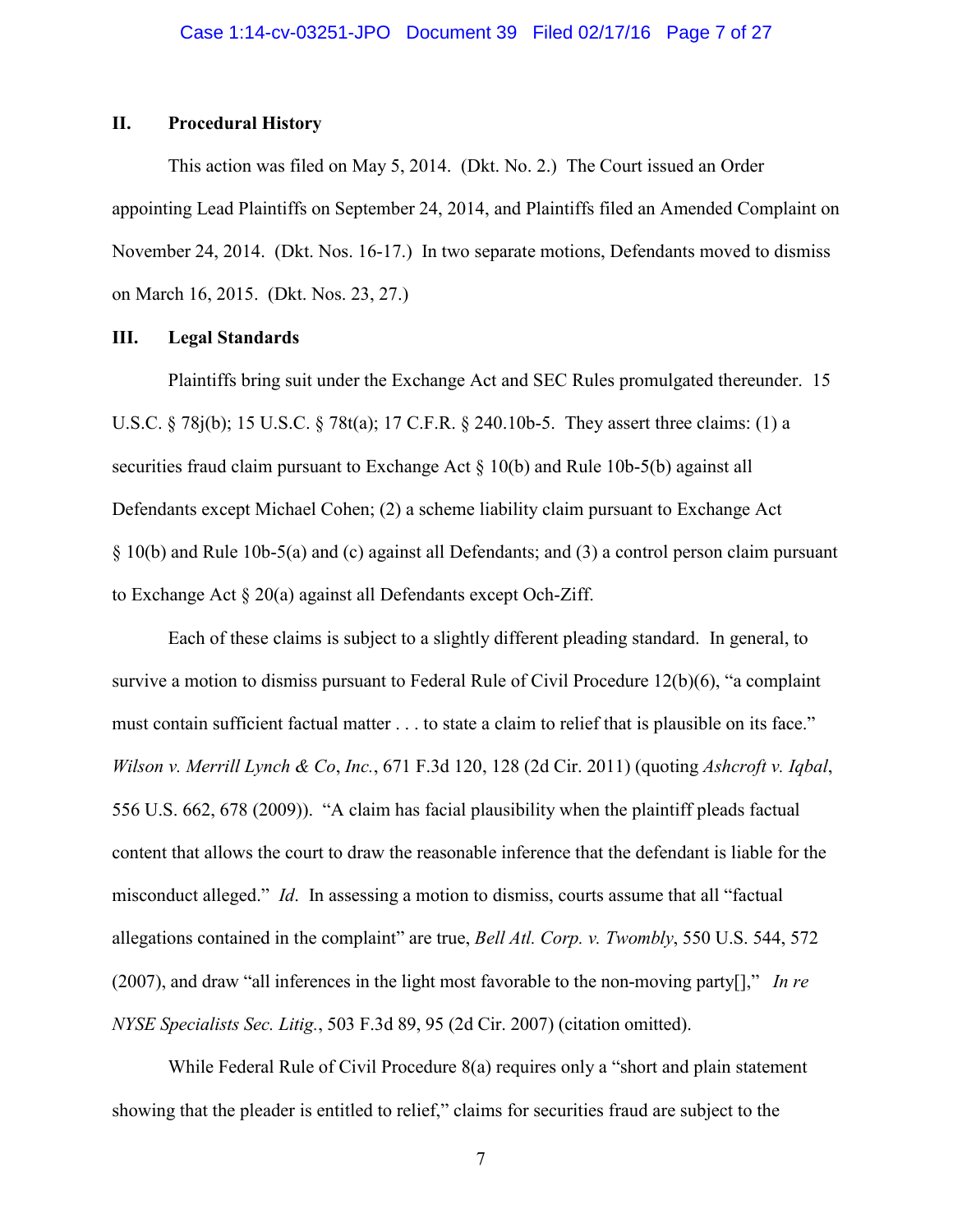### Case 1:14-cv-03251-JPO Document 39 Filed 02/17/16 Page 8 of 27

heightened pleading standards of the Private Securities Litigation Reform Act ("PSLRA") and Federal Rule of Civil Procedure Rule 9(b). Fed. R. Civ. P. 8(a), 9(b); 15 U.S.C. § 78u-4. Most securities fraud claims are brought under §10(b) and Rule 10b-5(b) for misleading statements or omissions. *See In re Glob. Crossings*, *Ltd. Sec. Litig.*, 322 F. Supp. 2d 319, 328 (S.D.N.Y. 2004). To state a claim under these provisions, a plaintiff must show "(1) a material misrepresentation or omission by the defendant; (2) scienter; (3) a connection between the misrepresentation or omission and the purchase or sale of a security; (4) reliance upon the misrepresentation or omission; (5) economic loss; and (6) loss causation." *Stoneridge Inv. Partners, LLC v. Scientific-Atlanta*, 552 U.S. 148, 157 (2008) (citation omitted).

Under the PSLRA, securities fraud complainants must "state with particularity facts giving rise to a strong inference that the defendant acted with the required state of mind." *Tellabs, Inc. v. Makor Issues & Rights, Ltd.*, 551 U.S. 308, 321 (2007) (citing 15 U.S.C. § 78u- $4(b)(1)-(2)$ ). A complaint alleging securities fraud must also "specify each statement or omission alleged to have been misleading . . . [and] the reason or reasons why the statement or omission is misleading . . . ." *In re BioScrip, Inc. Sec. Litig.*, 95 F. Supp. 3d 711, 725 (S.D.N.Y. 2015) (Nathan, J.) (citing 15 U.S.C.  $\S$  78u-4(b)(1)) (alterations omitted). Rule 9(b) "imposes a comparable requirement" on securities fraud plaintiffs. *Id.* (citing Fed. R. Civ. P. 9(b) ("In alleging fraud or mistake, a party must state with particularity the circumstances constituting fraud or mistake.")); *see also Rombach v. Chang*, 355 F.3d 164, 170 (2d Cir. 2004).

In this case, Plaintiffs allege liability not only under subsection (b) of Rule 10b-5, which prohibits material misrepresentations and omissions, but also under subsections (a) and (c), which prohibit schemes to defraud investors. *See* 17 C.F.R. § 240.10b-5. To state a claim for scheme liability, a plaintiff must present facts showing "(1) that the defendant committed a deceptive or manipulative act, (2) in furtherance of the alleged scheme to defraud, (3) with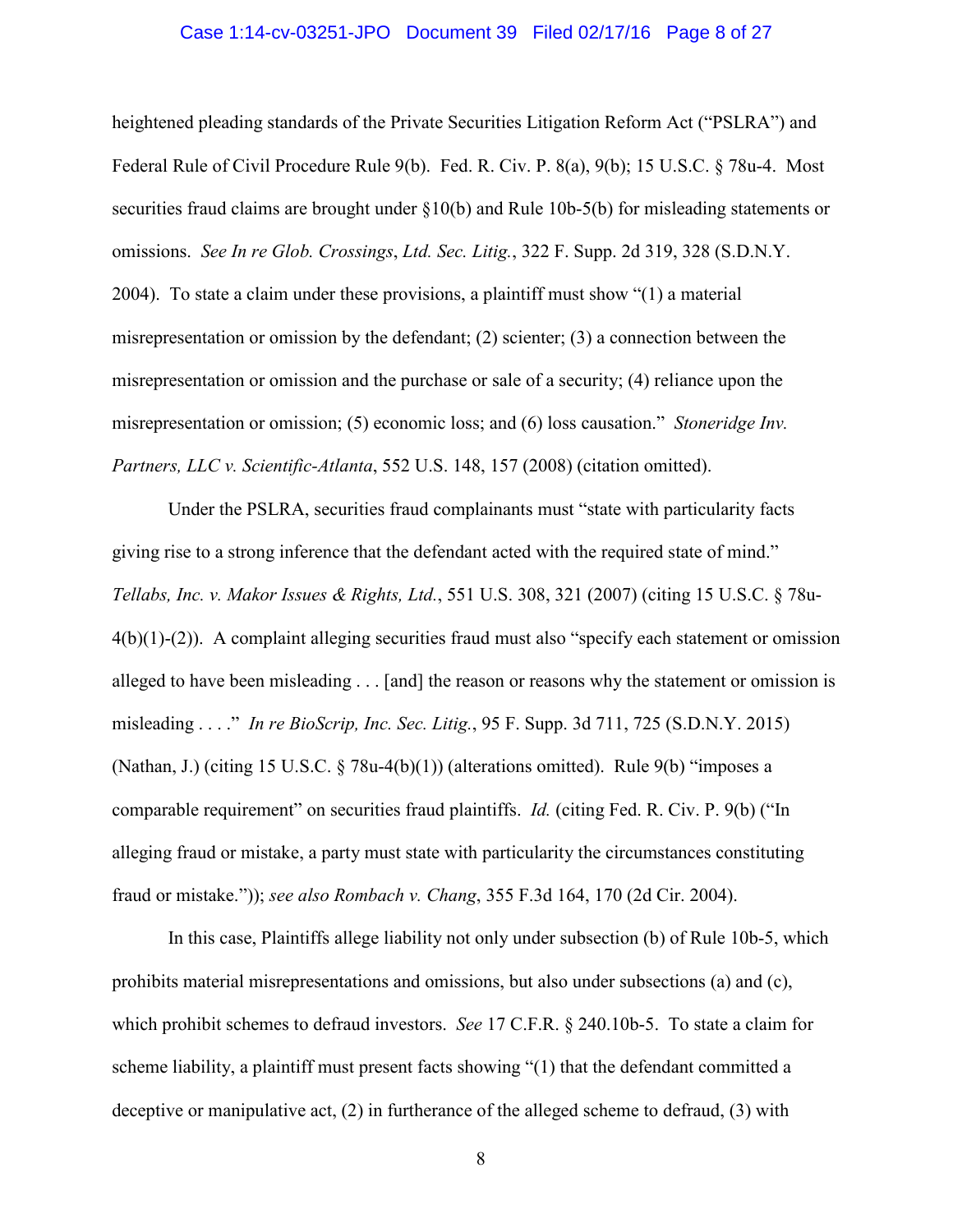### Case 1:14-cv-03251-JPO Document 39 Filed 02/17/16 Page 9 of 27

scienter, and (4) reliance." *In re Alstom SA Sec. Litig.*, 406 F. Supp. 2d 433, 474 (S.D.N.Y. 2005). Because scheme liability "does not require an allegation that the defendant made a statement," claims brought under Rule 10b-5(a) and (c) "need not comport with Subsection (b)(1) of the PSLRA, which requires that a plaintiff set forth each statement alleged to have been misleading, and facts giving rise to this belief." *Id.* at 474-75. Scheme liability claims are, however, subject to the PSLRA pleading standard with respect to scienter. *Id.* at 475.Thus, to state a scheme liability claim, a plaintiff must plead facts demonstrating "a strong inference that the defendant acted with the required state of mind." *Tellabs*, 551 U.S. at 321. Pursuant to Federal Rule of Civil Procedure 9(b), plaintiffs must also state with particularity "what deceptive or manipulative acts were performed, which defendants performed them, when the acts were performed, and the effect the scheme had on investors in the securities at issue." *In re Parmalat Sec. Litig.*, 383 F. Supp. 2d 616, 622 (S.D.N.Y. 2005).

The final claim in this action arises under  $\S 20(a)$  of the Exchange Act. Section 20(a) imposes liability on "every person who, directly or indirectly, controls any person liable" for securities fraud.<sup>[4](#page-8-0)</sup> 15 U.S.C. § 78t(a). As a general rule, there can be no control person liability without a "primary violation" of the Exchange Act. *Wilson*, 671 F.3d at 139 (citation omitted). Plaintiffs' third claim thus derives from their first two.

### **IV. Discussion**

 $\overline{a}$ 

Plaintiffs argue that Och-Ziff's SEC filings misled investors about the risks of the company's investment practices, and as a result, artificially inflated the value of Och-Ziff stock. Based on this allegation, Plaintiffs assert three separate claims, each against different sets of Defendants. The Court considers them in turn.

<span id="page-8-0"></span><sup>&</sup>lt;sup>4</sup> While a defendant "ultimately may not be held liable as both a primary violator and a controlling person," a plaintiff may plead alternative theories of liability in the complaint. *In re Parmalat*, 375 F. Supp. 2d at 310; *see also In re BioScrip*, 95 F. Supp. 3d at 741 n.8.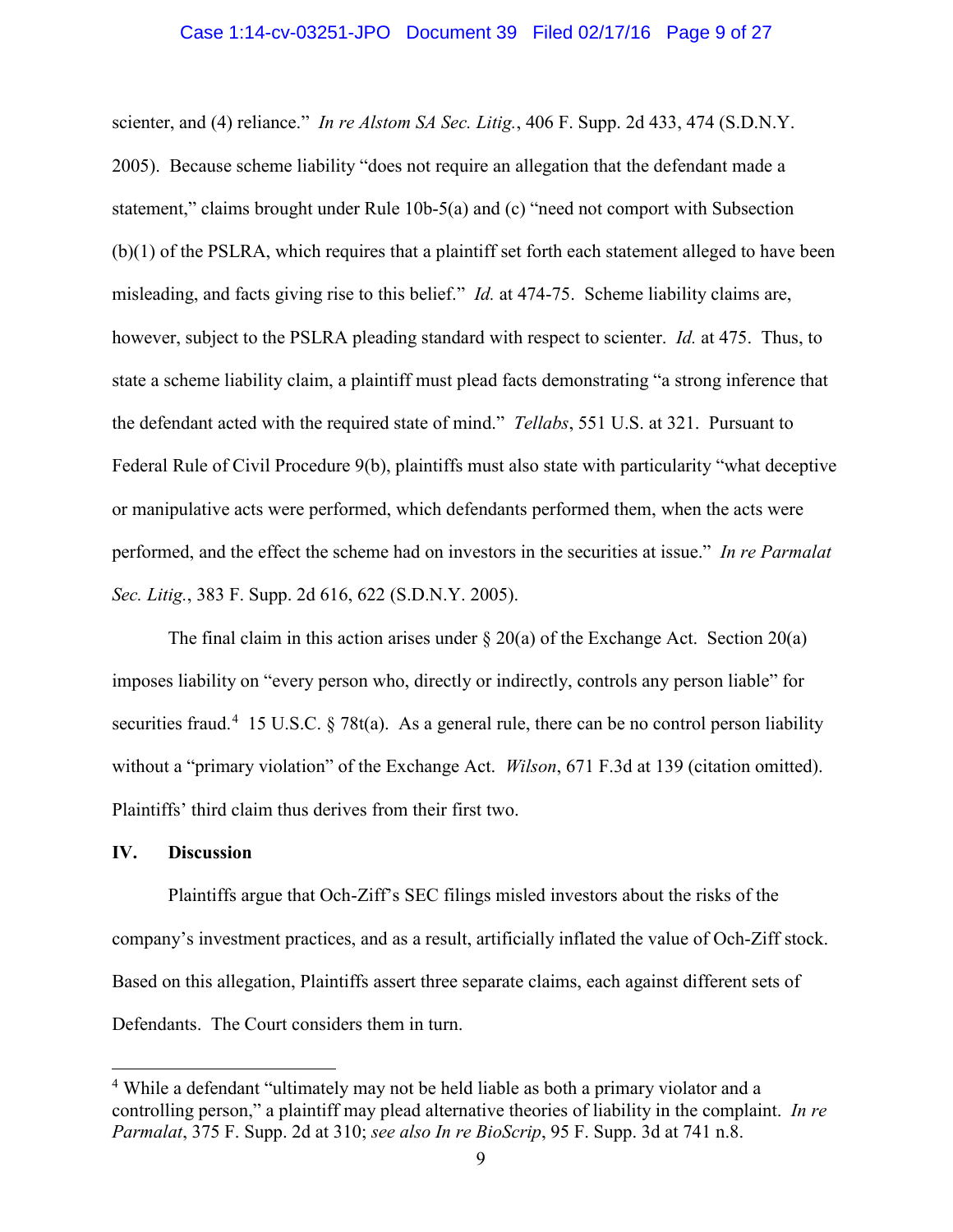### **A. Securities Fraud under Rule 10b-5(b)**

The first—and core—claim in this suit is that all Defendants except Cohen (the "Management Defendants") violated  $\S$  10(b) and Rule 10b-5(b) by making material misstatements or omissions. Plaintiffs contend that the Management Defendants are liable both for failing to disclose that the African Transactions were illegal and for failing to disclose that the SEC and DOJ were investigating those transactions.

The Management Defendants move to dismiss on several grounds. With respect to nondisclosure of alleged legal violations, they argue that Plaintiffs have failed to plead facts showing that Och-Ziff engaged in any illegal conduct and that the company had no duty to accuse itself of wrongdoing. (First Def.'s Mem. at 1, 12, 15, 17.) With respect to nondisclosure of the SEC-DOJ Investigation, they argue that Och-Ziff had no duty to disclose an ongoing regulatory inquiry. (*Id.* at 15.) The Management Defendants also contend that Plaintiffs have failed to plead scienter on both versions of its securities fraud claim. (*Id.* at 17.)

### **1. Duty to Disclose Uncharged Illegal Conduct**

 The Court begins with allegation that the Management Defendants failed to disclose illegal conduct. Plaintiffs contend that the African Transactions violated the anti-bribery provisions of the FCPA and United States sanctions, specifically, Executive Orders 13288, 13391, and 13469, which prohibit transactions with named "Specially Designated Nationals" ("SDNs"). *See* 15 U.S.C. §§ 78dd-1 et seq.; Exec. Order No. 13288, 68 Fed. Reg. 11457 (Mar. 6, 2003); Exec. Order 13391, 70 Fed. Reg. 71201 (Nov. 22, 2005); Exec. Order 13469, 73 Fed. Reg. 43841 (July 25, 2008); *see also Chevron Corp. v. Donzinger*, 974 F. Supp. 2d 362, 596 (S.D.N.Y. 2014) (stating the elements of the FCPA's anti-bribery provisions). Plaintiffs' argument is, in essence, that Och-Ziff should have announced that it was violating the law.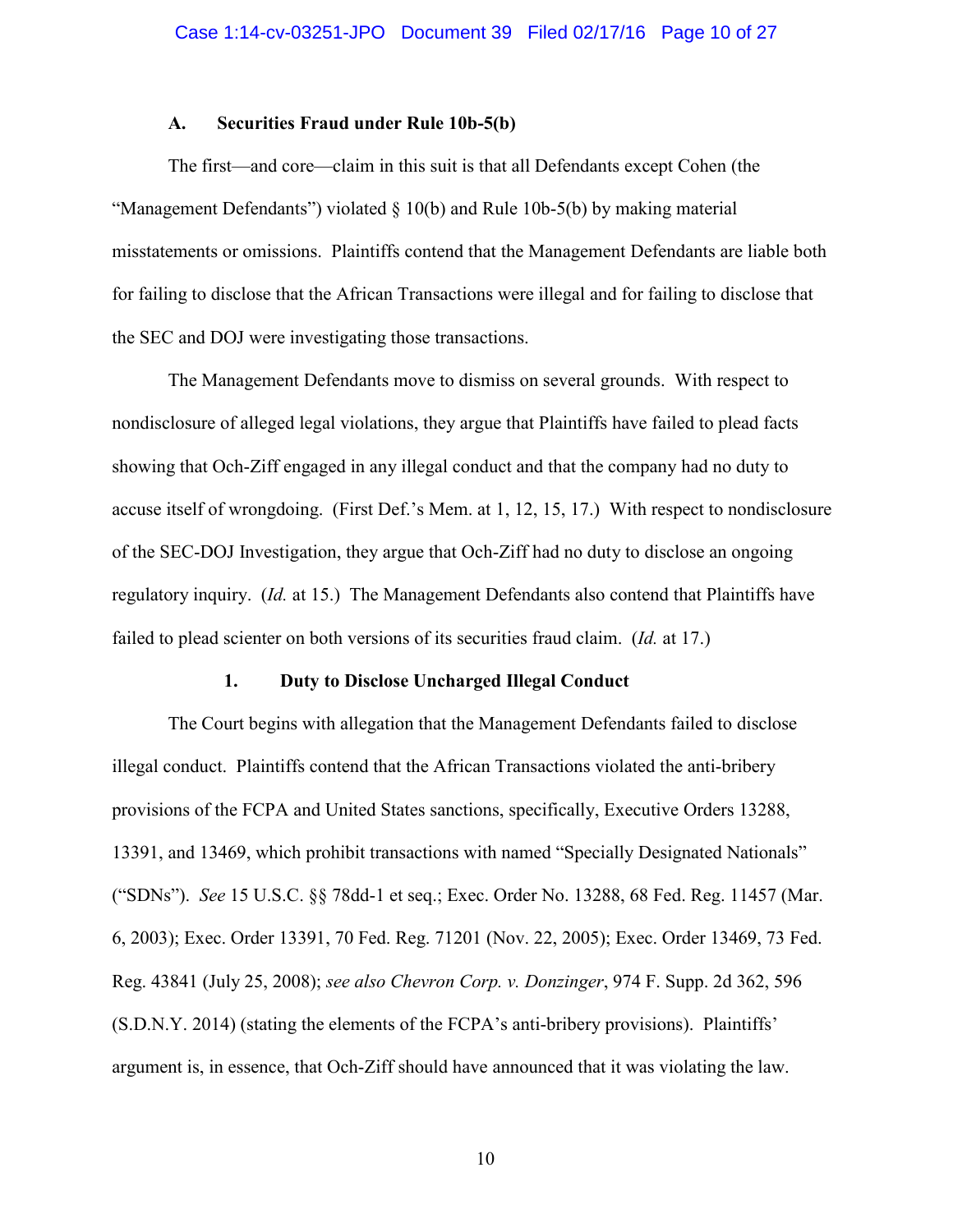# Case 1:14-cv-03251-JPO Document 39 Filed 02/17/16 Page 11 of 27

When a securities fraud action rests on the failure to disclose uncharged illegal conduct, the complaint must state a plausible claim that the underlying conduct occurred.[5](#page-10-0) *See In re Axis Capital Holdings, Ltd. Sec. Litig.*, 456 F. Supp. 2d 576, 585 (S.D.N.Y. 2006) ("If the complaint fails to allege facts which would establish such an illegal scheme, then the securities law claims premised on the *nondisclosure* of the alleged scheme are fatally flawed.") (emphasis in original); *In re Yukos Oil Co. Secs. Litig.*, No. 04-CV-5243, 2006 WL 3026024, at \*14 (S.D.N.Y. Oct. 25, 2006) ("[T]he Complaint fails to plead with particularity sufficient facts demonstrating that [Defendant's] tax strategy violated Article 40 of the Russian Federation Tax Code"); *In re JP Morgan Chase Secs. Litig.*, 363 F. Supp. 2d 595, 632 (S.D.N.Y. 2005) ("Plaintiffs contend that [Defendant] made material omissions in failing to disclose its violations of 18 U.S.C. Sections 215 and 1005. Plaintiffs have failed to allege with particularity that [Defendant] or its agents violated these statutes.").

Plaintiffs have not stated a plausible claim that Och-Ziff violated any law. As to the alleged violation of U.S. sanctions, Plaintiffs have not explained how investing in CAMEC violated the Executive Orders they invoke. The only individual subject to sanctions under an Executive Order at the time that Och-Ziff invested in CAMEC was Robert Mugabe.<sup>[6](#page-10-1)</sup> But the

 $\overline{a}$ 

<span id="page-10-0"></span><sup>&</sup>lt;sup>5</sup> The parties dispute whether, in securities fraud actions premised on a failure to disclose underlying criminal conduct, the underlying conduct is subject to heightened pleading standards or plausibility pleading analysis. The Court need not decide this issue because, in this case, Plaintiffs have failed to meet either standard.

<span id="page-10-1"></span><sup>&</sup>lt;sup>6</sup> Robert Mugabe was designated an SDN in Executive Order 13288, which was issued in March 2003. Exec. Order No. 13288, 68 Fed. Reg. 11457 (Mar. 6, 2003). Plaintiffs contend that two other entities were subject to sanctions and involved in the alleged deal for Zimbabwean platinum rights: (1) ZMDC, a company that owned platinum rights in Todal; and (2) Billy Rautenbach, an individual "who has been associated with" Meryweather Investments Ltd., the company that sold Lefever to CAMEC. (Compl. ¶¶ 50, 58.) The Complaint does not explain what role Rautenbach played in the alleged deal, nor does it identify any business transactions with ZMDC. In addition, even if it did contain such factual allegations, ZMDC was not added to the "SDN list" until July 25, 2008, and Rautenbach was not placed on the sanctions list until November 2008. (*Id.*) Both of those dates are after the allegedly unlawful deal.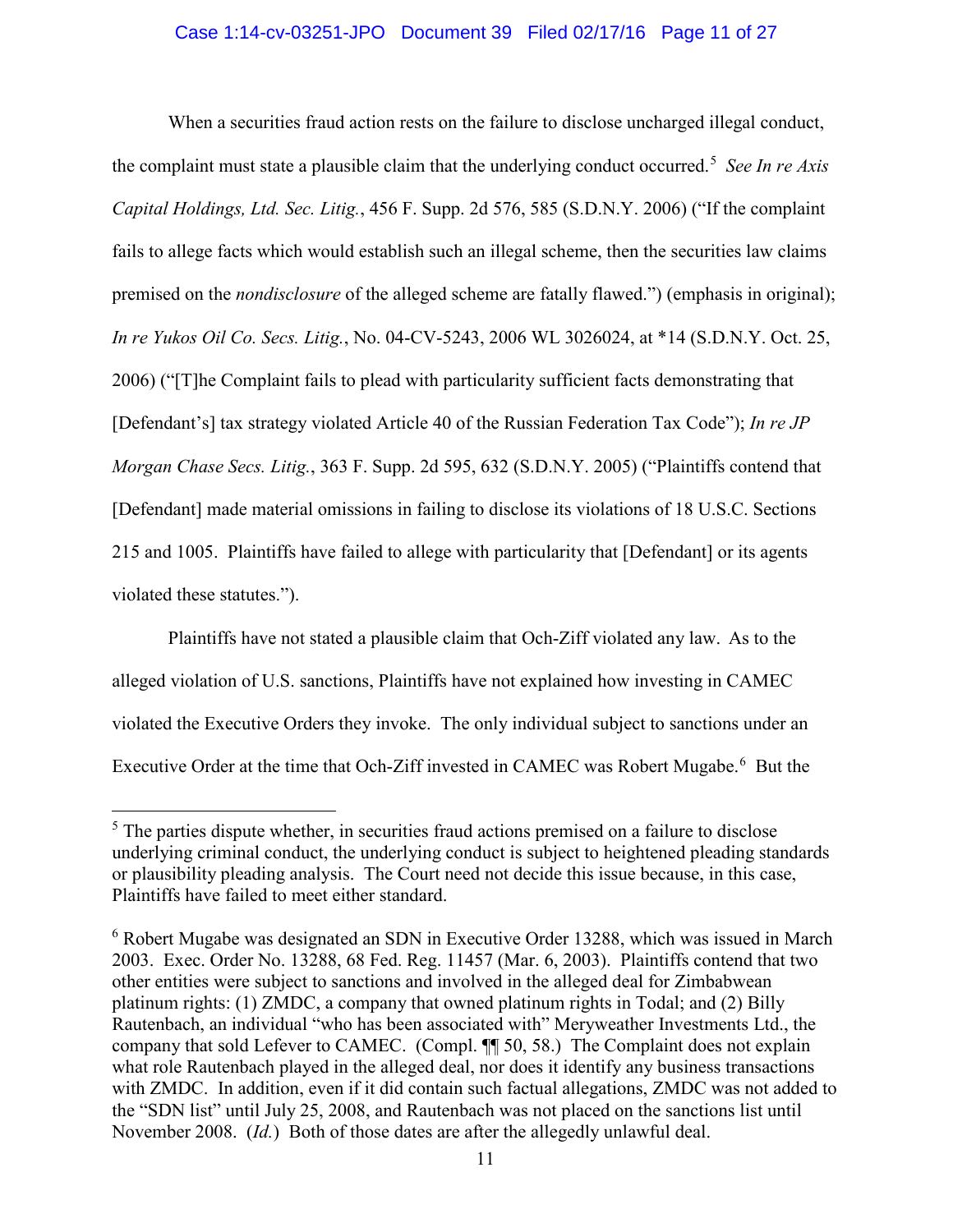### Case 1:14-cv-03251-JPO Document 39 Filed 02/17/16 Page 12 of 27

Complaint does not allege any direct transactions with Mugabe; it simply states that Mugabe "received the [\$100 million] 'loan' through a series of related transactions originating with Och-Ziff." (Compl. ¶ 44.) Plaintiffs appear to assert that Mugabe sold platinum rights to Lefever, and that CAMEC's loan to Lefever—paid with money from Och-Ziff—went to the Mugabe regime. This series of transactions may (or may not) violate an Executive Order. To plead facts establishing that it does, Plaintiffs must present a plausible theory of how the Order applies to the facts of this case.

Plaintiffs' allegations of FCPA liability are also conclusory. Plaintiffs contend that all three African Transactions violate the FCPA's anti-bribery provisions. However, beyond stating that the FCPA is "deliberately broad in scope" and imposes liability in cases of "willful blindness," Plaintiffs do not explain how the FCPA prohibits Och-Ziff's conduct. (Dkt. No. 32 ("Pl.'s Opp.") at 19.) Plaintiffs do not, for instance, identify how investments by the LIA in Och-Ziff funds would violate the FCPA, nor do they allege bribes or other promises to any Libyan government officials. The Complaint suggests that Och-Ziff's use of a "fixer" to broker the Libyan deals resulted in unlawful payments to Libya's Intelligence Chief. But Plaintiffs do not allege such a payment; they simply state that the fixer in question "maintains a close relationship with the Libyan Intelligence Chief." (Compl. ¶ 23.) Similarly, the Complaint cites Daniel Gertler's "close relationship with Joseph Kabila," President of the Congo, but nowhere alleges that Gertler offered Kabila anything of value in exchange for access to Congolese oil and mines. (Compl. ¶ 67.) *See Chevron Corp*, 974 F. Supp. 2d at 597 (construing the term "anything of value" in the FCPA). The same deficiencies exist with respect to Plaintiffs' allegations about how, when, and whether Och-Ziff's investments in CAMEC got from Och-Ziff to any Zimbabwean official.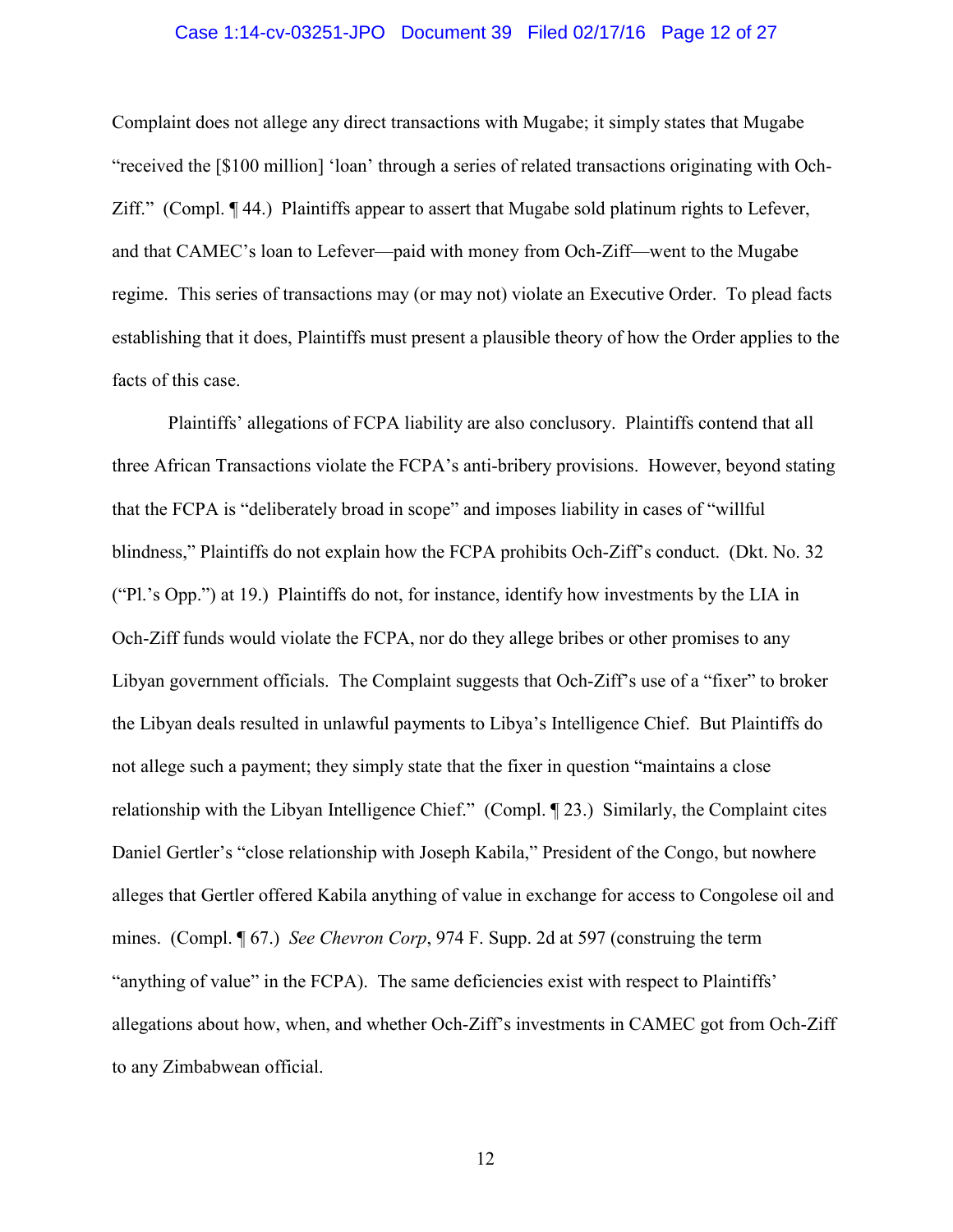### Case 1:14-cv-03251-JPO Document 39 Filed 02/17/16 Page 13 of 27

 In response to the assertion that their factual allegations are insufficient, Plaintiffs cite only one case, *S.E.C. v. Jackson*, 908 F. Supp. 2d 834 (S.D. Tex. 2012). In that case, an SEC enforcement action, the factual assertions were much more comprehensive, and the SEC offered a detailed theory as to how defendants' conduct violated the FCPA. The SEC alleged, for example, that defendants had "authorized a customs agent to pay bribes to Nigerian government officials in order to obtain false documentation [they] needed" to obtain permits to drill in Nigerian waters without paying import duties. *Jackson*, 908 F. Supp. 2d at 839. The agency also alleged that defendants had approved specific payments to the Nigerian government in order to obtain false paperwork. *Id.* at 839-40. As the *Jackson* court noted, "the SEC . . . pled pages upon pages of factual support for its allegations." *Id.* at 852. No such support is present here. Without additional factual allegations, and a theory connecting those allegations to the elements of an FCPA claim, Plaintiffs' repeated assertions that Och-Ziff violated the FCPA remain speculative.

Plaintiffs have also failed to plead facts establishing that Och-Ziff had a duty to disclose any uncharged illegal conduct. As a general rule, omissions are actionable under  $\S$  10(b) only when a corporation has a duty to disclose. *In re BioScrip*, 95 F. Supp. 3d at 727 (citing *Stratte-McClure v. Morgan Stanley*, 776 F. Supp. 3d 94, 101 (2d Cir. 2015)). Such a duty arises when (1) a statute or regulation requires disclosure or (2) disclosure is necessary to avoid rendering existing statements misleading by failing to disclose material facts. *Id.* (citing *In re Lululemon Sec. Litig.*, 14 F. Supp. 3d 533, 572 (S.D.N.Y. 2014)); *see also Menkes v. Stolt-Nielsen, S.A.*, No. 3:03-CV-409, 2005 WL 3050970, at \*6-7 (D. Conn. Nov. 10, 2005). A fact is material when there is a substantial likelihood that its disclosure "would have been viewed by the reasonable investor as having significantly altered the 'total mix' of information available." *Basic. Inc. v.*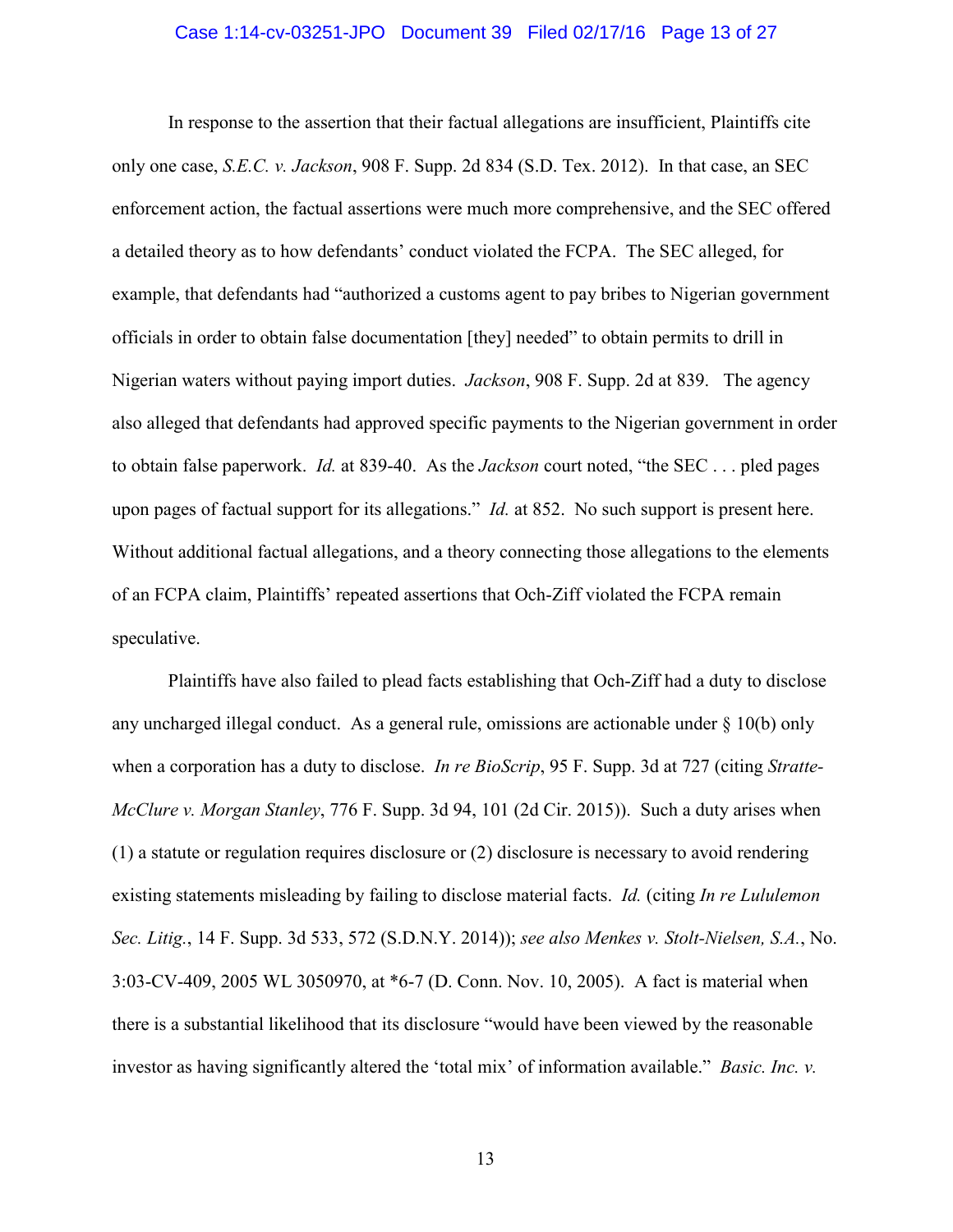*Levinson*, 485 U.S. 224, 231-32 (1988) (citation omitted); *see also In re Morgan Stanley Info. Fund Sec. Litig.*, 592 F.3d 347, 360 (2d Cir. 2010).

Plaintiffs contend that the Management Defendants incurred a duty to disclose the "illegal conduct—even though uncharged—because such disclosure was necessary to prevent statements the corporation did make from misleading the public." (Dkt. No. 32 ("Pl.'s Opp.") at 21.) They cite two different types of statements made by Och-Ziff: (1) assertions about integrity and transparency in the company's February 27, 2012 SEC filing; and (2) statements about regulatory investigations that appeared, in various forms, in Och-Ziff's SEC filings between February 27, 2012 and February 2, 2014. Plaintiffs argue that both types of statements were materially misleading because, at the time they were made, Och-Ziff was engaged "in a web of questionable deals in violation of the [FCPA] and U.S. sanctions." (Compl. ¶ 3.)

The first category of statements is inactionable as a matter of law. In its February 2012 SEC filing, Och-Ziff stated that its "transparency" was a "competitive strength" and that it actively managed "reputational risks." (*Id*. ¶ 82.) The filing made no more specific representations or guarantees. Under Second Circuit precedent, such statements constitute inactionable "puffery." *City of Pontiac Policeman's & Fireman's Ret. Sys. v. UBS AG*, 752 F.3d 173, 183 (2d Cir. 2014) ("It is well-established that general statements about reputation, integrity, and compliance with ethical norms are inactionable 'puffery'. . . ."); *Boca Raton Firefighters & Police Pension Fund v. Bahash*, 506 F. App'x 32, 37 (2d Cir. 2012) ("The 'puffery' designation . . . stems from the generic, indefinite nature of the statements at issue, not their scope. Otherwise, we would bring within the sweep of federal securities laws many routine representations made by investment institutions.") (citation omitted)); *ECA, Local 143 IBEW Joint Pension Tr. of Chicago v. JP Morgan Chase Co.*, 553 F.3d 187, 206 (2d Cir. 2009) ("The statements highlighted by Plaintiffs are no more than 'puffery' . . . . [They] did not, and could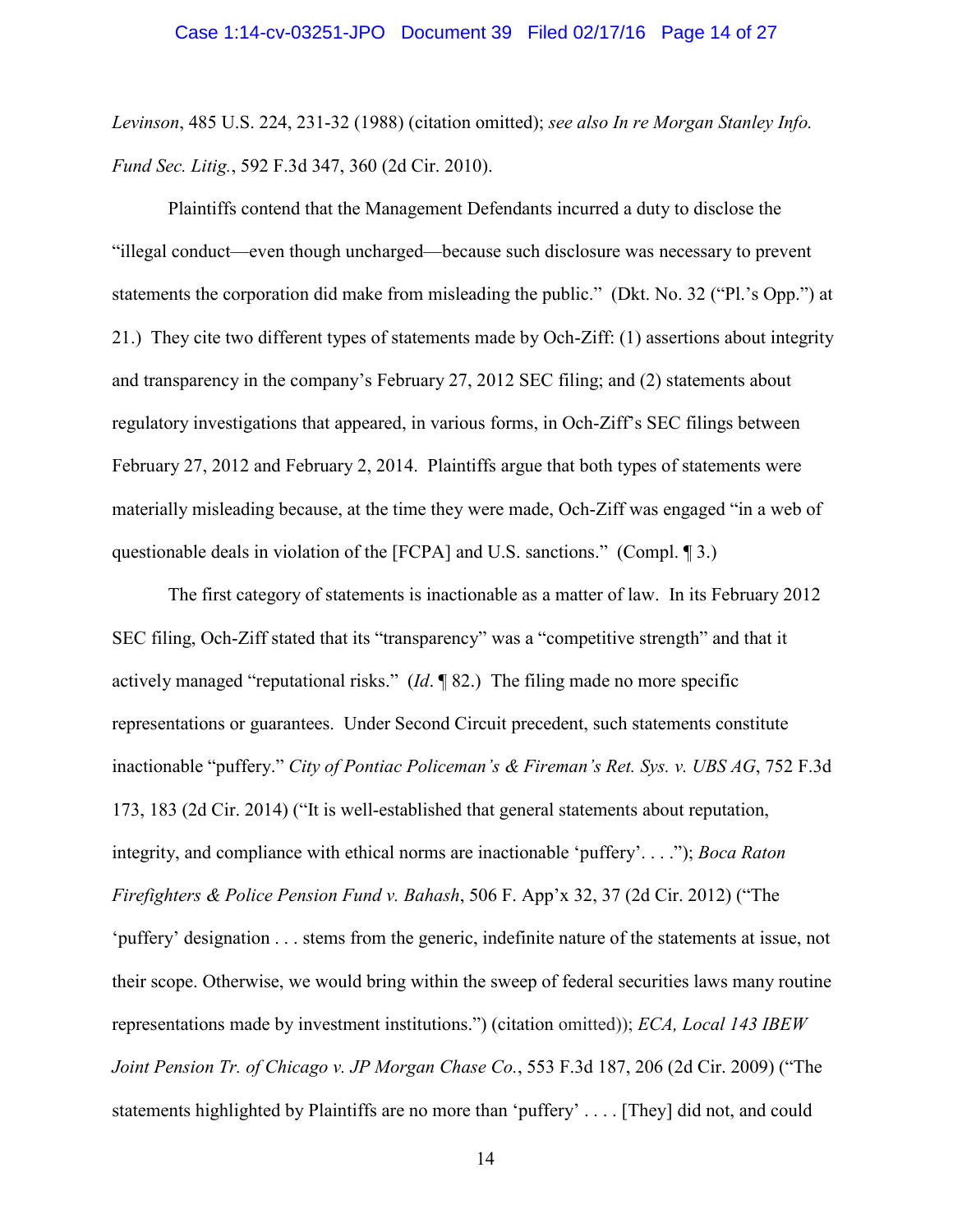# Case 1:14-cv-03251-JPO Document 39 Filed 02/17/16 Page 15 of 27

not amount to a guarantee that its choices would prevent failures in its risk management practices.") (citations omitted)).

Statements regarding compliance with regulatory investigations, in contrast, can give rise to liability. *See, e.g*., *In re BioScrip*, 95 F. Supp. 3d at 732. But on the facts alleged, Och-Ziff had no duty to announce to investors that it was violating the law. Corporations do not, as a general matter, have a duty "to disclose uncharged, unadjudicated wrongdoing." *City of Pontiac*, 752 F.3d at 184 (quoting *Ciresi v. Citicorp*, 782 F. Supp. 819, 823 (S.D.N.Y. 1991), *aff'd* 956 F.2d 1161 (2d Cir. 1992)); *see also Menkes*, 2005 WL 3050970, at \*6 (D. Conn. Nov. 10, 2005) ("Rule 10b-5 generally does not require management to accuse itself of antisocial or illegal policies . . . .") (citations and internal quotation marks omitted)).

The Second Circuit has also explicitly rejected Plaintiffs' argument in the context of claims brought under § 11 of the Securities Act of 1933 (the "Securities Act"). [7](#page-14-0) In *City of Pontiac*, plaintiffs alleged that the defendant, UBS, violated § 11 by failing to disclose uncharged criminal conduct that was being investigated by DOJ. 752 F.3d at 184. The *Pontiac* plaintiffs argued that, "in addition to disclosing the existence of an investigation, defendants were required to disclose that [they were], in fact, engaged in an ongoing tax evasion scheme." *Id.* The court declined to impose such an expansive duty to disclose. Instead, the Second Circuit held that "UBS [had] complied with its disclosure obligations" by making public statements about the substantial risks the investigation posed. *Id.*

 $\overline{a}$ 

<span id="page-14-0"></span><sup>7</sup> Section 11 imposes civil liability on issuers and signatories "of a registration statement that 'contained an untrue statement of a material fact or omitted to state a material fact . . . necessary to make the statements therein not misleading.'" *Rombach*, 355 F.3d at 168 n.2 (citing 15 U.S.C. § 77k). Unlike claims brought under § 10(b) of the Exchange Act, Section 11 claims can be premised on allegations of negligence, *id.* at 170, and § 11 plaintiffs need not allege scienter, reliance, or loss causation, *id.* at 169 n.4; *see also In re Morgan Stanley Info. Fund. Sec. Litig.*, 592 F. 3d 347, 359-60 (2d Cir. 2010). Section 11 claims thus "give rise to liability more readily" than § 10(b) claims. *In re Morgan*, 592 F.3d at 360.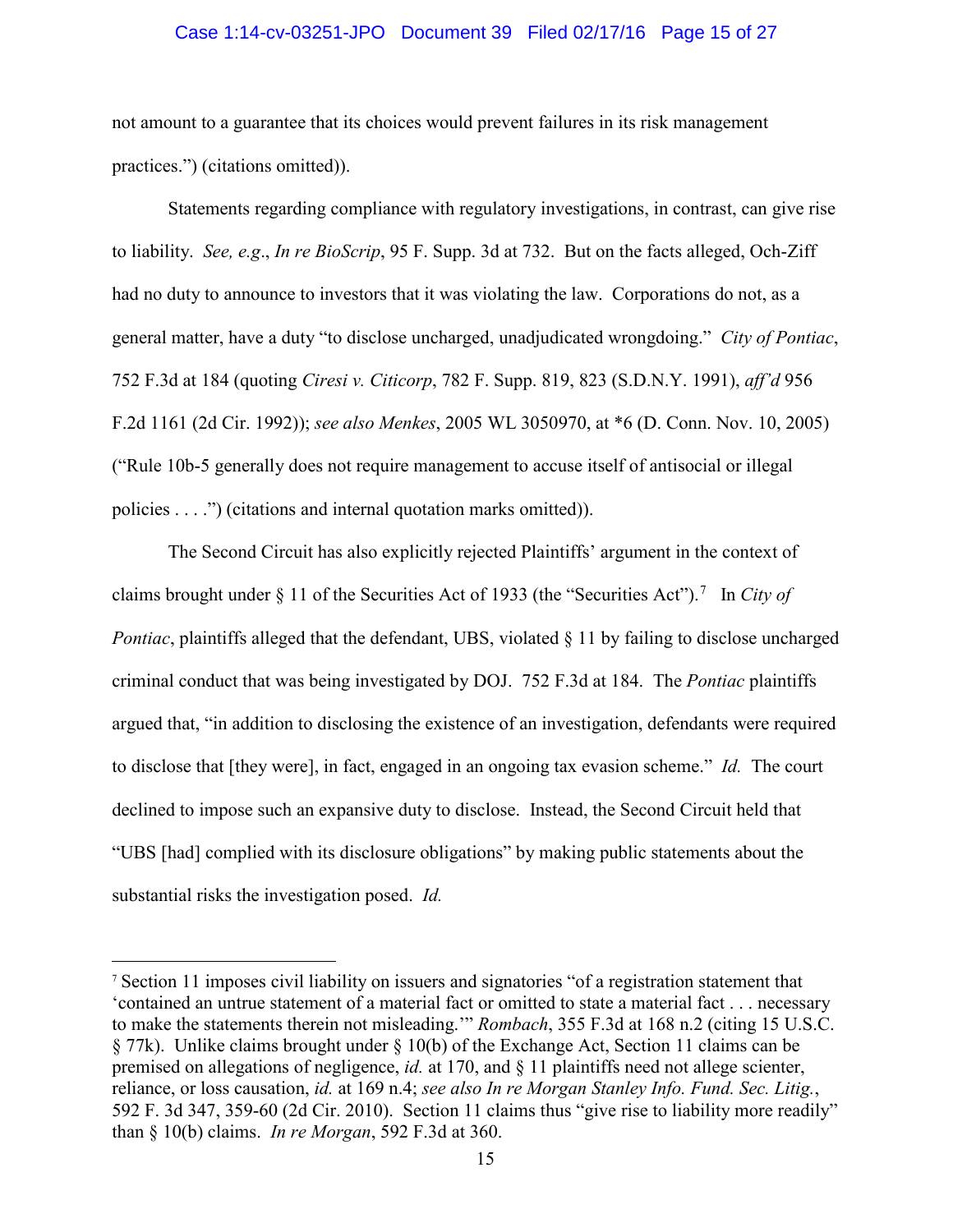### Case 1:14-cv-03251-JPO Document 39 Filed 02/17/16 Page 16 of 27

District court cases on § 10(b) liability are consistent with *Pontiac*. A number of courts in this District have addressed when  $\S$  10(b) requires disclosure of uncharged criminal conduct. *See, e.g.*, *In re FBR Sec. Litig.*, 544 F. Supp. 2d 346, 353 (S.D.N.Y. 2008); *In re Van der Moolen Holding N.V. Sec. Litig.*, 405 F. Supp. 2d 388, 400-401 (S.D.N.Y. 2005); *In re Sotheby's Holdings, Inc.*, No. 00-CV-1041, 2000 WL 1234601, at \*4 (S.D.N.Y. Aug. 31, 2000). Under this line of cases, a corporation may be compelled to disclose uncharged wrongdoing if its statements are or become materially misleading in the absence of disclosure. *Menkes*, 2005 WL 3050970, at \*6. For such a duty to arise, however, there must be a connection between the illegal conduct and the misleading statements "beyond the simple fact that a criminal conviction would have an adverse impact upon the corporation's operations in general or the bottom line." *In re FBR*, 544 F. Supp. 2d at 357 (citation omitted).

District courts have identified such a connection in three circumstances. First, a duty to disclose uncharged wrongdoing can arise when a corporation puts the reasons for its success at issue, but "fails to disclose that a material source of its success is the use of improper or illegal business practices." *Id.* at 358; *see In re Van der Moolen*, 405 F. Supp. 2d at 401 (holding that a corporation subjected itself to liability when it discussed the sources of its revenue but allegedly failed to disclose that the "true source<sup>[]"</sup> of such revenue was illegal trading). Second, a duty to disclose may arise when a defendant makes a statement that can be understood, by a reasonable investor, to deny that the illegal conduct is occurring. *See In re FBR*, 544 F. Supp. 2d at 358 (collecting cases); *In re Sotheby's Holdings*, 2000 WL 1234601, at \*4 (declining to dismiss a securities fraud claim where a corporation stated that competition with its "primary auction competitor" was "intense" when in fact the two corporations had entered into a price-fixing agreement).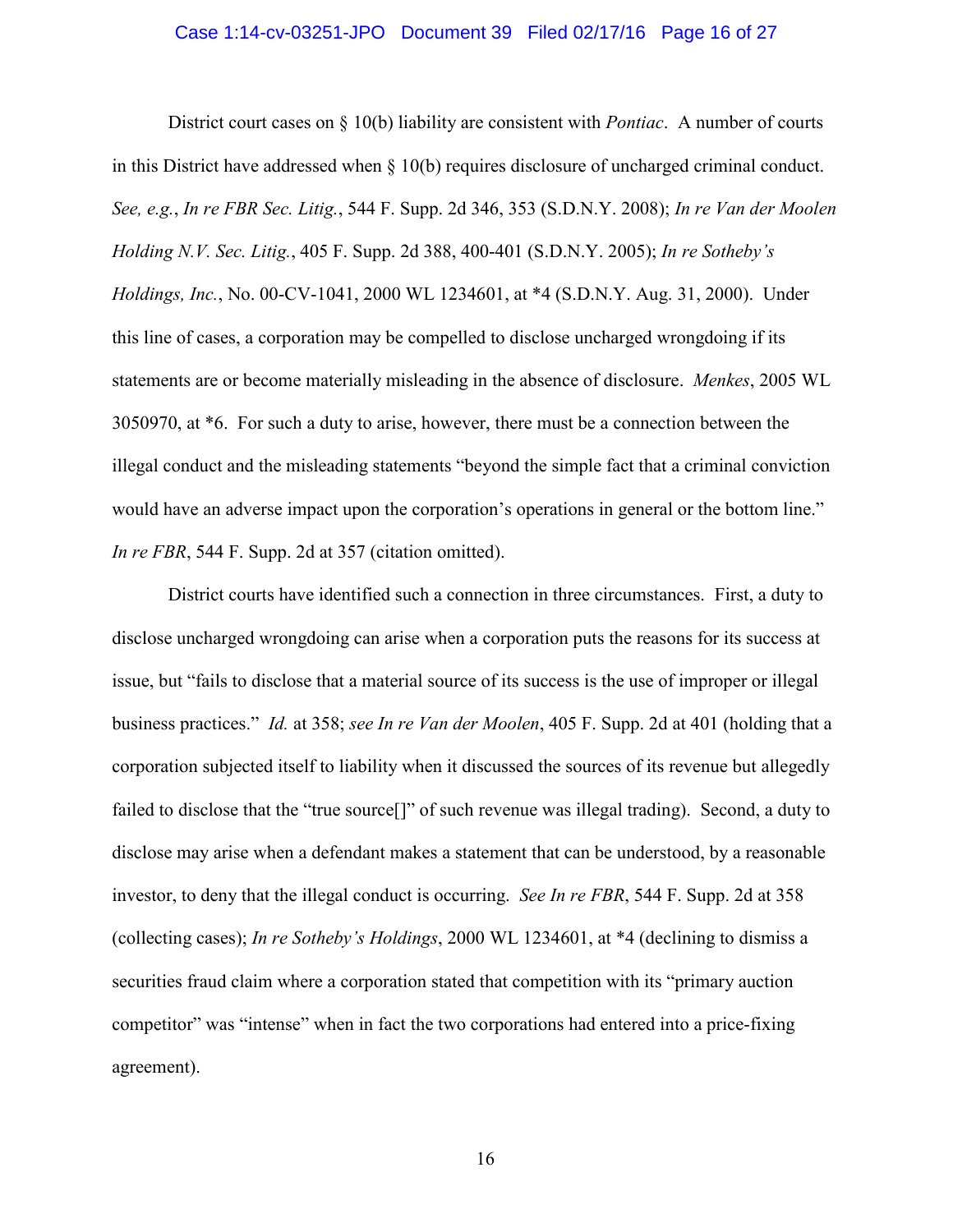# Case 1:14-cv-03251-JPO Document 39 Filed 02/17/16 Page 17 of 27

Third, a duty to disclose can arise when a defendant states an opinion that, absent disclosure, misleads investors about material facts underlying that belief. *See Omnicare, Inc. v. Laborers Dist. Council Const. Indus. Pension Fund*, 135 S. Ct. 1318, 1329 (2015) (holding that a statement of opinion is actionable when it omits material facts concerning the speaker's basis for the opinion, which, if disclosed, would "conflict with what a reasonable investor would take from the statement");[8](#page-16-0) *In re IBM Corporate Sec. Litig.*, 163 F.3d 102, 107 (2d Cir. 1998) (" $[P]$ rojections of future performance may be actionable under Section 10(b) and Rule 10b-5 if they are worded as guarantees or are supported by specific statements of fact or if the speaker does not genuinely or reasonably believe them.") (citation omitted); *Novak v. Kasaks*, 216 F.3d 300, 315 (2d Cir. 2000) (holding that defendants exposed themselves to liability where they "stated that the inventory situation was 'in good shape' or 'under control' while they allegedly knew the contrary was true").

Here, the connection between Och-Ziff's public statements and the alleged criminal conduct is too tenuous to give rise to a duty to disclose criminal wrongdoing. In SEC filings

 $\overline{a}$ 

<span id="page-16-0"></span><sup>8</sup> The Supreme Court's recent holding in *Omnicare* appears to extend securities fraud liability to statements of opinion that are subjectively believed when made, but nonetheless materially misleading. As other courts in this District have noted, this holding conflicts with Second Circuit precedent under which defendants can be liable for securities fraud only to the extent that their statements of opinion are "both objectively false and disbelieved by the defendant at the time [they are] expressed." *Fait v. Regions Fin. Corp.*, 655 F.3d 105, 110 (2d Cir. 2011) (stating the standard for actionable statements of opinion); *In re BioScrip*, 95 F. Supp. 3d at 728-29 (noting that *Omnicare* may call *Fait* into question). While *Omnicare* concerns § 11 of the Securities Act, courts have presumed that its holding also applies to claims brought under § 10(b) of the Exchange Act, *e.g. In re BioScrip*, 95 F. Supp. 3d at 725-29, and in *Fait*, the prevailing precedent before *Omnicare*, the Second Circuit articulated a standard that appeared to apply to both types of securities claims, *Fait*, 655 F.3d at 112 (discussing actionable statements of opinion under both the "the 1933 [and] 1934 Acts"). However, insofar as *Omnicare* supplants *Fait*, the distinction between the two standards may be less salient in § 10(b) cases, because in those cases—as opposed to § 11 cases—Plaintiffs must allege scienter. Because pleading scienter requires plaintiffs to address a defendant's state of mind, eliminating the subjective prong of *Fait* may have less impact on analysis of whether a § 10(b) claim survives a motion to dismiss.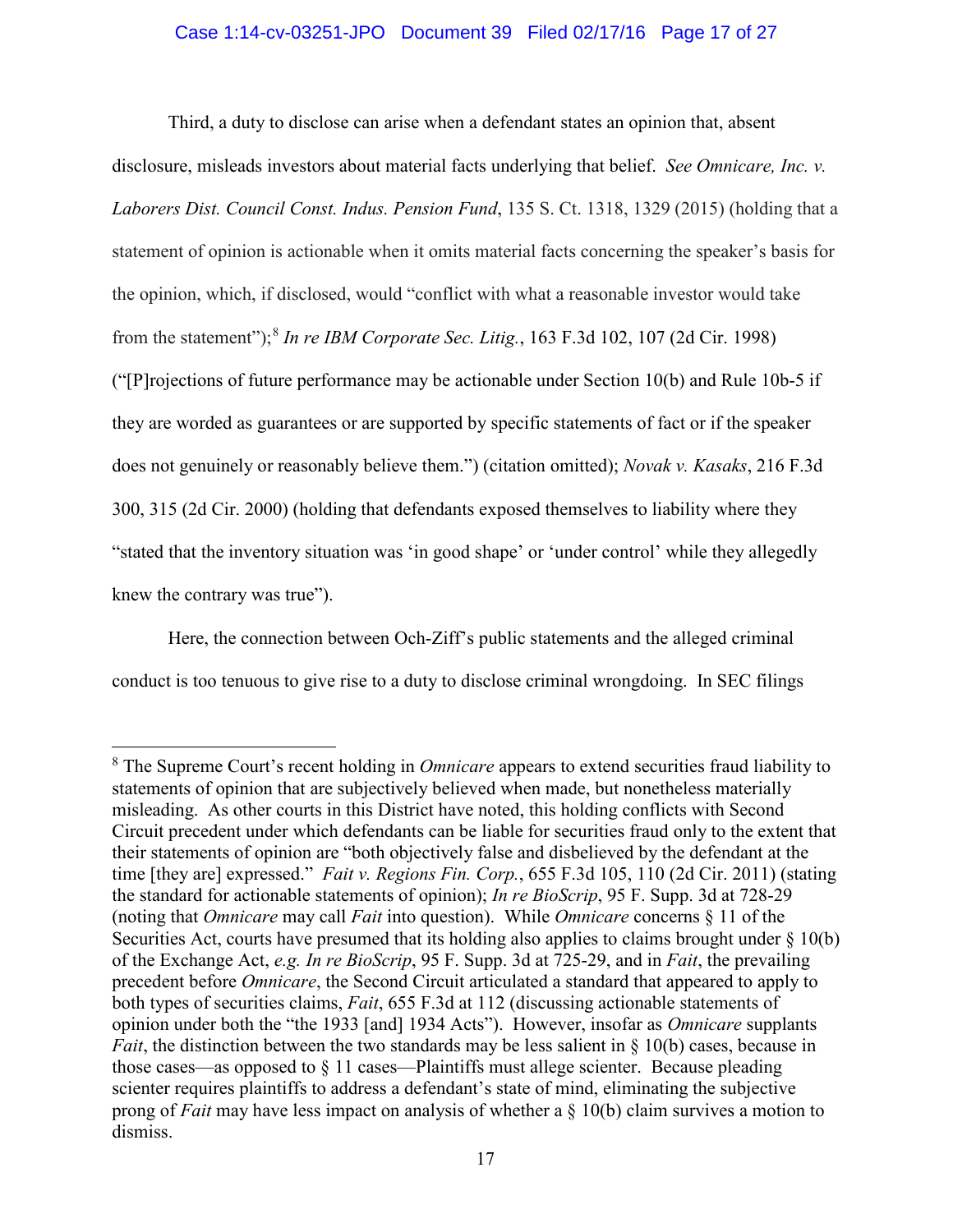### Case 1:14-cv-03251-JPO Document 39 Filed 02/17/16 Page 18 of 27

before February 2013, Och-Ziff stated that it was "subject to scrutiny by regulatory agencies" and that it did not expect "pending judicial, administrative or arbitration proceedings" to have "a material impact on the Company's consolidated financial statements." (Compl. ¶¶ 78, 85.) In February 2013 and thereafter, Och-Ziff reported that "extensive scrutiny by regulatory agencies . . . ha[d] resulted in, or may in the future result in, regulatory agency investigations, litigation, and subpoenas and related costs." (Compl. ¶¶ 94, 101, 104, 107.) These statements do not address the sources of Och-Ziff's success, nor do they deny illegal conduct that has been charged, admitted, or adequately pleaded. And while Och-Ziff made projections about the impact of pending regulatory proceedings, those projections required, at most, that Och-Ziff disclose material information about the investigation. To hold otherwise would be to subject corporations to a preemptive duty to "confess" as soon as a regulatory agency begins an investigation. *City of Pontiac*, 752 F.3d at 184 ("[D]isclosure is not a rite of confession . . . .").

Given the content of the statements at issue, the speculative nature of Plaintiffs' factual allegations as to the underlying criminal conduct, and precedents indicating a cabined duty to disclose uncharged wrongdoing, the Court concludes that the Complaint fails to state a claim based on Defendants' failure to disclose their alleged violations of the law.

### **2. Duty to Disclose the SEC-DOJ Investigation**

 $\overline{a}$ 

Plaintiffs also allege that the Management Defendants violated § 10(b) by misrepresenting the SEC-DOJ Investigation.<sup>[9](#page-17-0)</sup> (Pl.'s Opp. at 21-22.) They argue that Och-Ziff incurred a duty to disclose the Investigation when it made misleading statements about pending regulatory proceedings. (*Id*.)

<span id="page-17-0"></span><sup>&</sup>lt;sup>9</sup> Plaintiffs also argue that Och-Ziff had a duty to disclose the Investigation under Item 303 of Regulation S-K, 17 C.F.R. § 229.303(a)(3)(ii), and that failure to do so constitutes an actionable omission. (Pl.'s Opp. at 26.) Because Och-Ziff chose to discuss regulatory proceedings, and had a duty to speak truthfully once it made that choice, the Court need not decide whether the company had an independent duty to disclose the Investigation.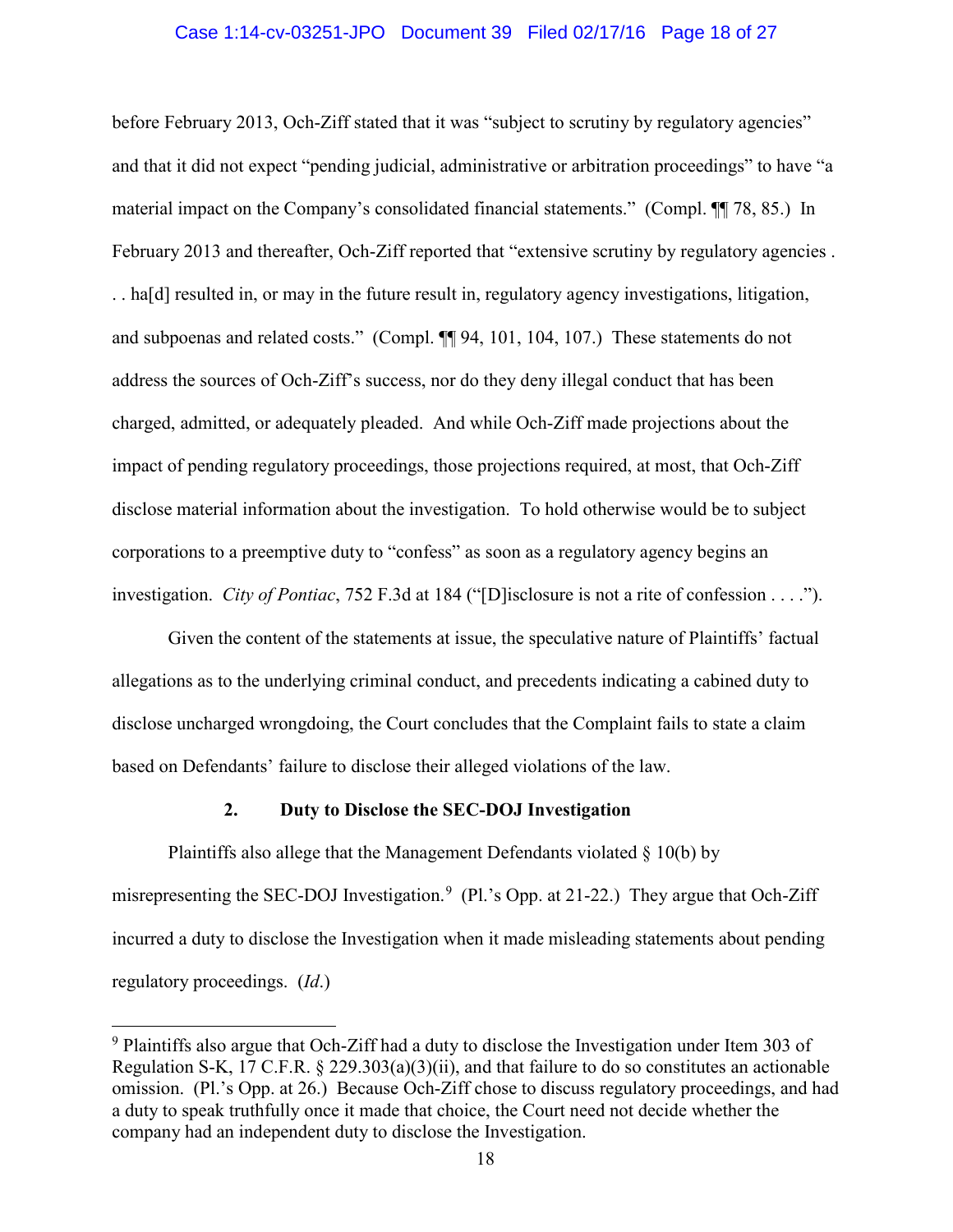### Case 1:14-cv-03251-JPO Document 39 Filed 02/17/16 Page 19 of 27

Like all companies subject to the securities laws, Och-Ziff had a duty to ensure that the statements it made to investors were "both accurate and complete." *Meyer v. Jinkosolar Holdings Co.*, 761 F.3d 245, 250 (2d Cir. 2014) (citing *Caiola v. Citibank, N.A.*, *N.Y.*, 295 F.3d 312, 331 (2d Cir. 2002)). "Even where there is no existing independent duty to disclose information, once a company speaks on an issue or topic, there is a duty to tell the whole truth." *Id.* at 250; *see also Operating Local 649 Annuity Tr. Fund v. Smith Barney Fund. Mgmt., LLC*, 595 F.3d 86, 92 (2d Cir. 2010) ("The veracity of a statement or omission is measured not by its literal truth, but by its ability to accurately inform rather than mislead prospective buyers").

Plaintiffs allege that Och-Ziff made several different types of misleading statements. They allege § 10(b) liability based on: (1) statements about Och-Ziff's transparency and integrity; (2) statements of fact about pending regulatory proceedings; and (3) statements of opinion about the likely impact of those regulatory proceedings. For the reasons discussed above, the statements about transparency are inactionable "puffery." *City of Pontiac*, 752 F.3d at 183. The statements of fact are actionable if they are materially misleading. *Operating Local 649*, 595 F.3d at 91; *Rombach*, 355 F.3d at 172 n.7. The statements of opinion are actionable if they omit material facts about the basis for the speaker's opinion that, if disclosed, would likely "conflict with what a reasonable investor would take from the statement itself." *Omnicare*, 135 S.Ct. at 1329.[10](#page-18-0)

The statements of fact at issue in this case include: "Like other business in our industry, we are subject to scrutiny by regulatory agencies"; "From time to time, the Company is involved in litigation and claims incidental to the conduct of the Company's business"; and "This

 $\overline{a}$ 

<span id="page-18-0"></span><sup>10</sup> For reasons already stated, the standard for actionable statements of opinion in *Omnicare* displaces the standard stated in *Fait v. Regions Fin. Corp.*, 655 F.3d 105, 110 (2d Cir. 2011). In this case, however, Plaintiffs' claim survives under either standard, because Plaintiffs have adequately alleged that Defendants knew at the time they made the relevant SEC filings that the SEC-DOJ Investigation could have a material impact on Och-Ziff's financial performance.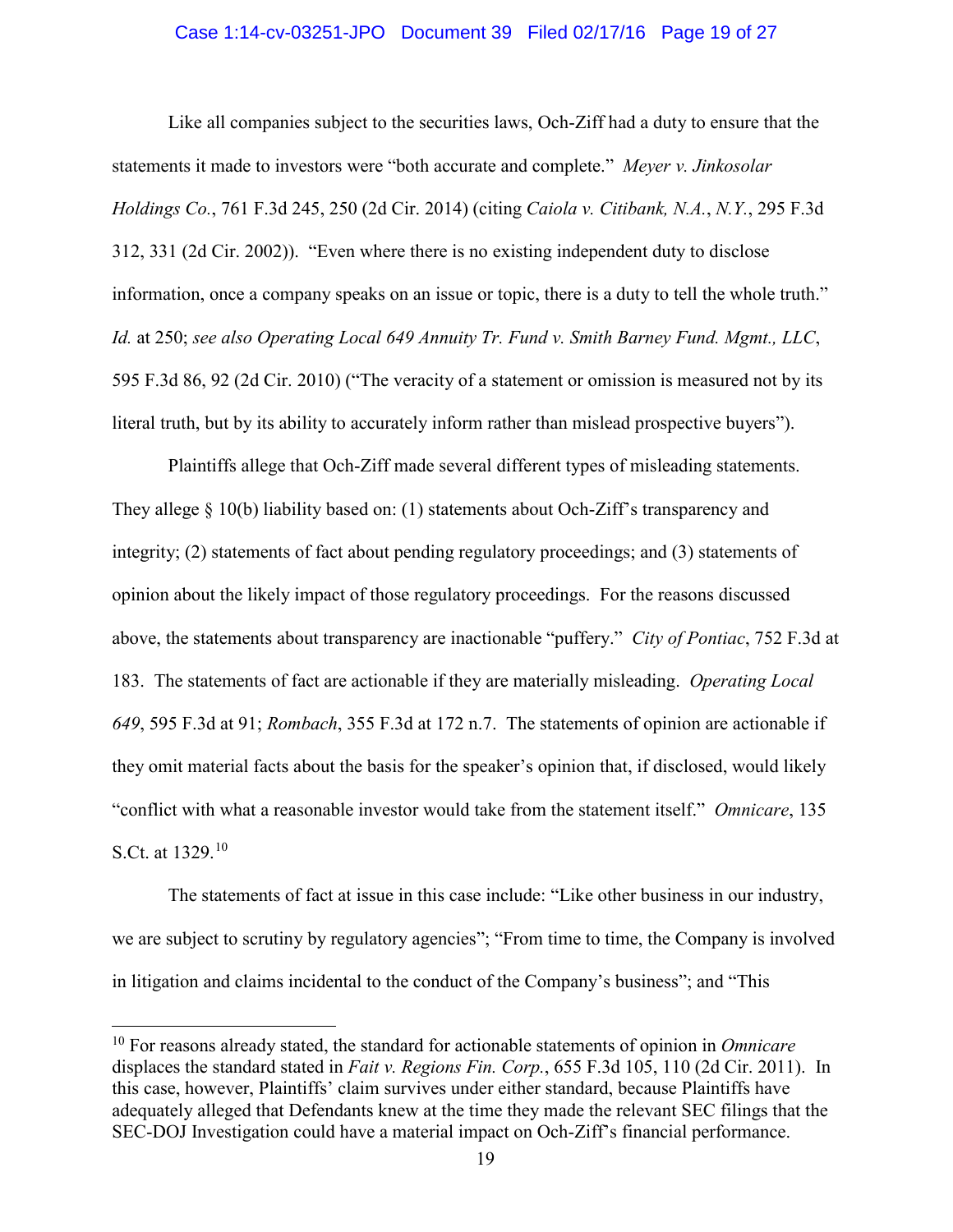### Case 1:14-cv-03251-JPO Document 39 Filed 02/17/16 Page 20 of 27

[scrutiny] has resulted or may in the future result in regulatory agency investigations, litigation, and subpoenas." (Compl. ¶¶ 78, 85, 88.) The statements of opinion include three slightly different versions of the sentence: "We are not currently subject to any pending regulatory, administrative or arbitration proceedings that we expect to have a material impact on our results of operations or financial condition." (Compl. ¶ 78.) Plaintiffs contend that these statements, which were made after Och-Ziff had received subpoenas from the SEC and requests for information from DOJ, "deliberately obfuscated the truth" about the existence and scope of the SEC-DOJ Investigation. (Pl.'s Opp. at 22.) They argue that the Management Defendants downplayed the Investigation by presenting as boilerplate what was in fact a material risk of exposure to "reputational" harm and criminal liability. (*Id.* at 23.)

Reading Och-Ziff's statements in context, and construing all inferences in Plaintiffs' favor, the Court concludes that Plaintiffs have adequately alleged that Och-Ziff made actionable misstatements about the existence and risks of regulatory proceedings. Plaintiffs have plausibly alleged that Och-Ziff misled investors by suggesting that the company was not facing an investigation that could have a material impact on its business, when, in fact, it was facing such an investigation. In its early SEC filings, Och-Ziff presented its exposure to civil and criminal liability as routine and unlikely to affect the company's financial condition. When it filed its restated 10-K, in contrast, Och-Ziff stated that "an adverse outcome [of the SEC-DOJ Investigation] could have a material effect on our business, financial condition or results of our operations." (Compl. ¶ 112.) The restated 10-K also described the nature of the Investigation in some detail. (*Id.* ("The investigation concerns an investment by a foreign sovereign wealth fund in some of our funds in 2007 and investments by some of our funds, both directly and indirectly, in a number of companies in Africa.")).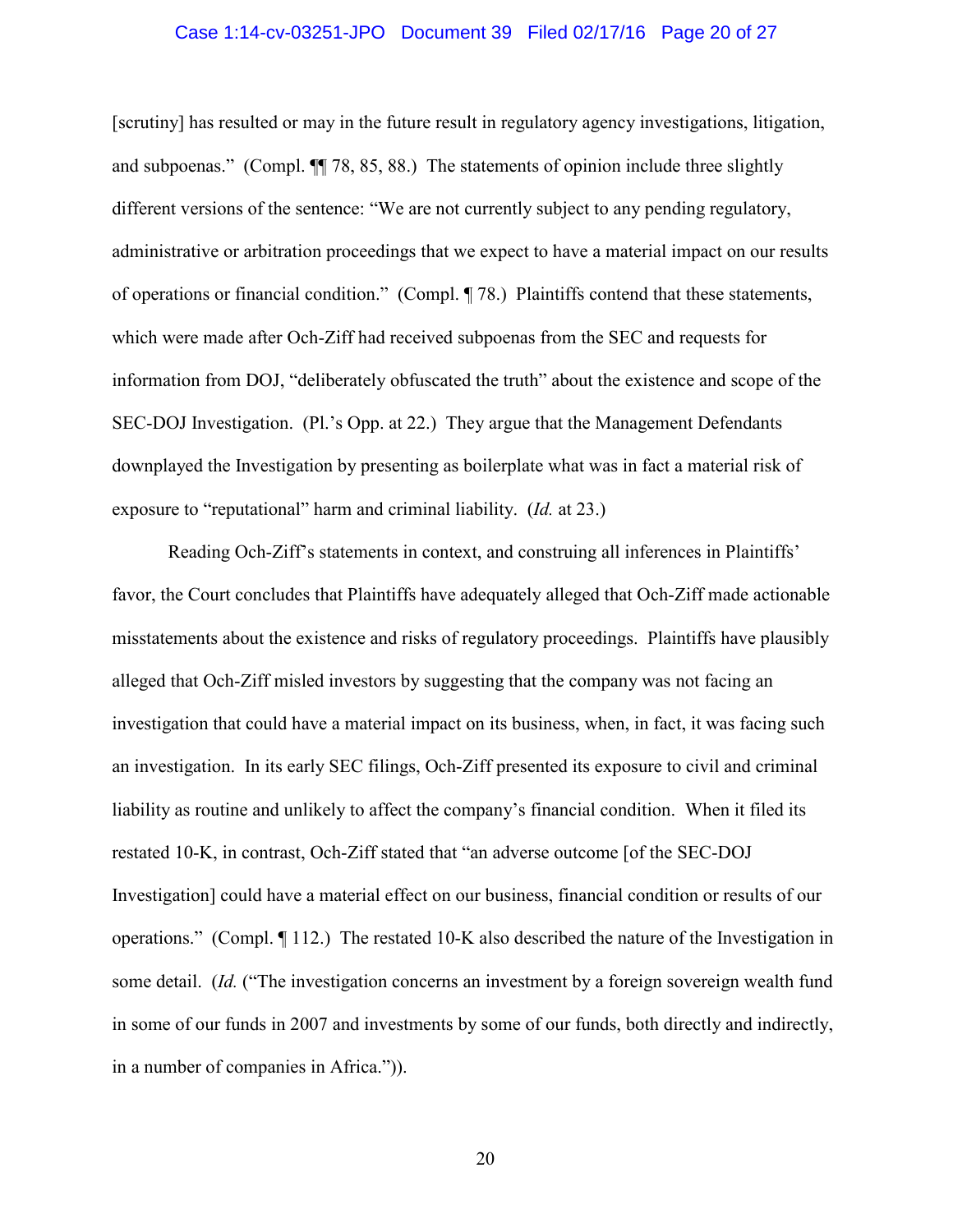### Case 1:14-cv-03251-JPO Document 39 Filed 02/17/16 Page 21 of 27

The Management Defendants argue that Och-Ziff's restated 10-K exceeded its disclosure duties, and that all earlier filings complied with legal obligations. But the question here is not whether Och-Ziff had an independent duty to announce the SEC-DOJ Investigation; it is whether, in light of that Investigation, the statements Och-Ziff chose to make were materially misleading. Given Och-Ziff's explicit acknowledgement that the Investigation "could have material effect" on its business, and the other facts alleged, Plaintiffs have plausibly pleaded that, in its earlier SEC filings, Och-Ziff opted to speak on the subject of investigations, but "did not speak in an accurate and complete manner." *In re BioScrip*, 95 F. Supp. 3d at 727 (citing *Caiola*, 295 F.3d at 331) (internal quotation marks omitted). For largely the same reasons, Plaintiffs have plausibly alleged that Och-Ziff's projections about the likely impact of regulatory proceedings were based on omitted facts that, if disclosed, would have conflicted with what a reasonable investor would have taken from Och-Ziff's statements themselves. *Id.* at 730 (citing *Omnicare*, 135 S. Ct. at 1328-29.)

The Court thus determines that Och-Ziff's statements, excluding the puffery outlined above, are actionable under  $\S 10(b)$ . This conclusion is consistent with precedent from other courts in this District. *See, e.g.*, *In re BioScrip*, 95 F. Supp. 3d at 727 (holding that plaintiffs had plausibly alleged that boilerplate legal compliance statements were misleading where they suggested that the defendant "routinely responded to investigatory requests from the Government, but was not presently in the process of responding to such a request"); *City of Westland Police & Fire Ret. Sys.*, 928 F. Supp. 2d 705, 718-19 (S.D.N.Y. 2013) (holding that defendants' statements about, *inter alia*, "the strength of the life insurance business" were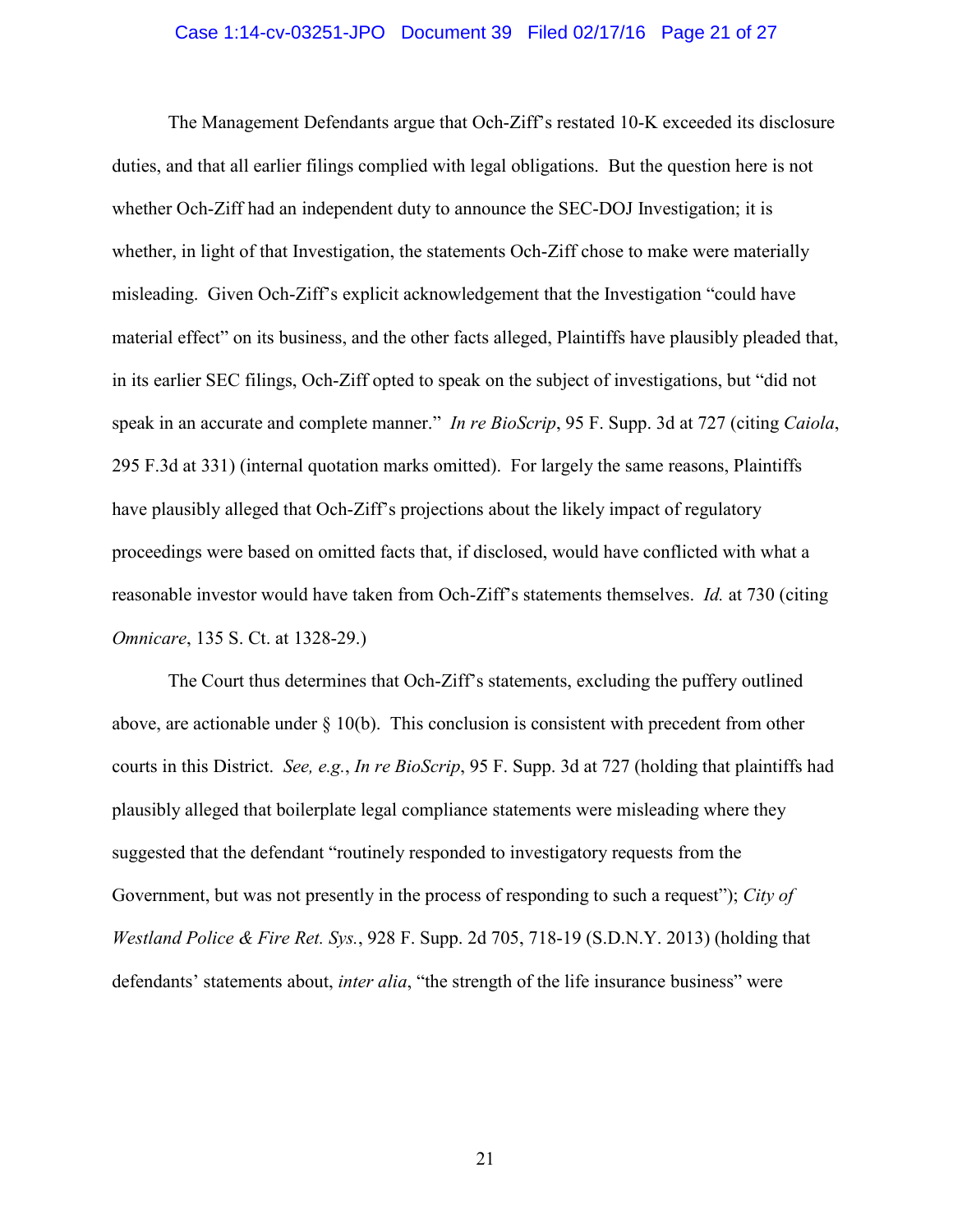# Case 1:14-cv-03251-JPO Document 39 Filed 02/17/16 Page 22 of 27

actionable where defendants were under a nationwide investigation into whether its business practices violated state laws). $^{11}$  $^{11}$  $^{11}$ 

The conclusion that Och-Ziff's statements are actionable is also consistent with Second Circuit precedent. The Second Circuit has repeatedly stated that "materiality is a mixed question of law and fact," which should not be decided on a motion to dismiss unless the alleged misstatements or omissions are "so obviously unimportant to a reasonable investor that reasonable minds could not differ on the question of their importance." *ECA*, 553 F.3d at 197 (quoting *Ganino v. Citizens Utils. Co.*, 228 F.3d 154, 162 (2d Cir. 2000)); *see also U.S. v. Litvak*, 808 F. 3d 160, 174 (2d. Cir. 2015) ("Determination of materiality under the securities laws is a mixed question of law and fact that the Supreme Court has identified as especially well suited for jury determination.") (citation and internal quotation marks omitted). Whether Och-Ziff's statements are actionable depends on whether those statements contained material misrepresentations or omitted material information about pending regulatory proceedings. This is, at base, a question of materiality on which "reasonable minds" could disagree. *ECA*, 553 F.3d at 197. Accordingly, dismissal is inappropriate at this stage.

# **3. Scienter**

 $\overline{a}$ 

Having determined that Plaintiffs have plausibly alleged material misstatements and omissions about the SEC-DOJ Investigation, the Court turns to the question whether Plaintiffs

<span id="page-21-0"></span><sup>11</sup> The Management Defendants cite *Richman v. Goldman Sachs Grp.*, 868 F. Supp. 2d 261 (S.D.N.Y. 2012), in support of their argument that Och-Ziff's statements are inactionable. In that case, the court held that defendant Goldman Sachs was not under a duty to disclose the receipt of "Wells Notices" indicating an SEC enforcement action. *Id.* at 273. But in *Richman*, the defendants had already disclosed that they were under investigation when they received the Wells Notices. *Id.* at 270. The *Richman* court concluded that disclosure of the notices would merely "indicate[] that the governmental investigations were indeed ongoing," and thus, was not required to prevent the earlier statements from being misleading. Id. at 274. Here, in contrast, Och-Ziff made no earlier disclosure about a potentially material investigation into its business practices. *Richman* also precedes relevant Second Circuit cases on materiality. *See, e.g.*, *Jinkosolar*, 761 F.3d at 250-251 (defining material omissions).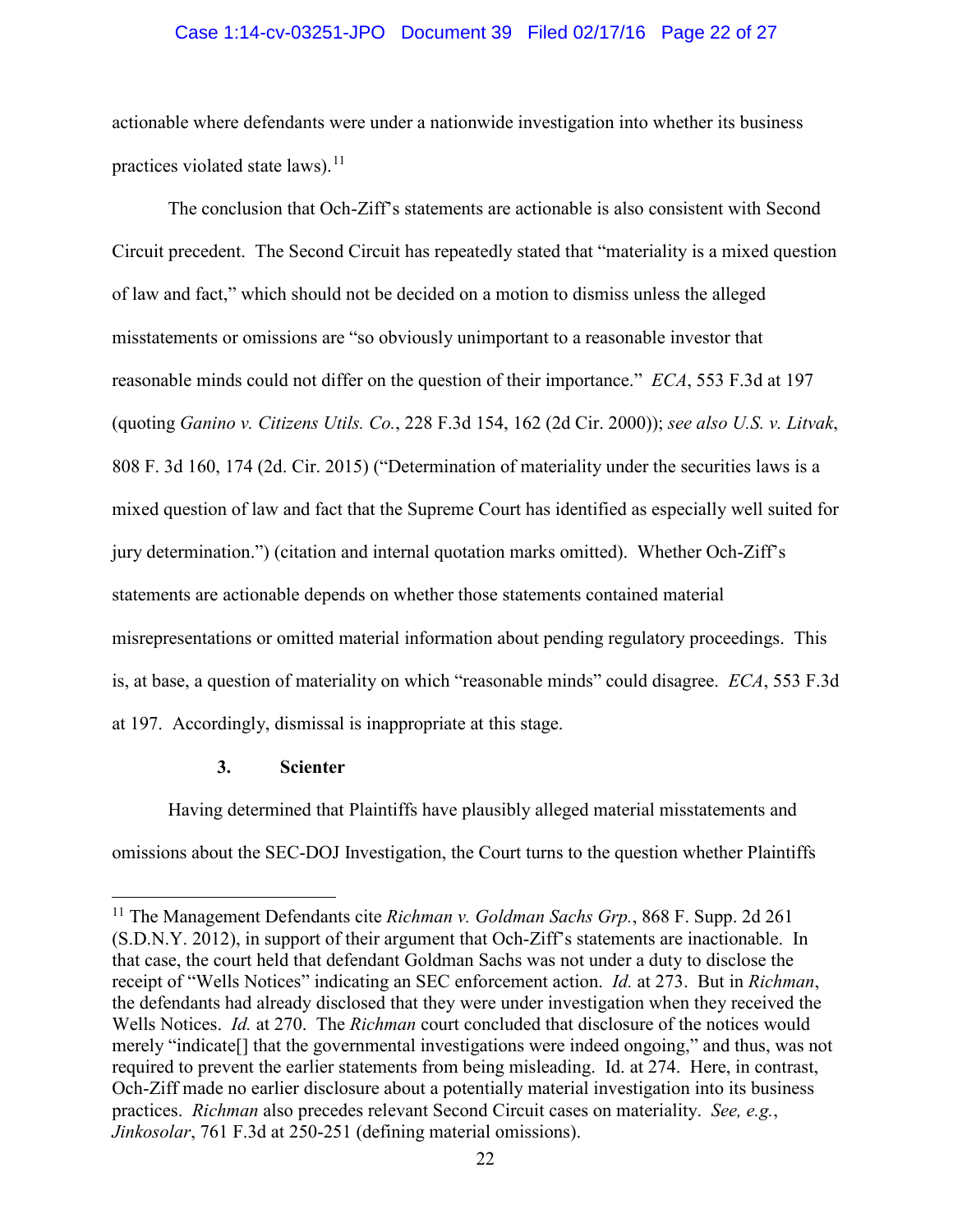### Case 1:14-cv-03251-JPO Document 39 Filed 02/17/16 Page 23 of 27

have adequately pleaded scienter. To plead scienter under  $\S$  10(b) and Rule 10b-5, Plaintiffs must "state with particularity facts giving rise to a strong inference that the defendant acted with the required state of mind." *Tellabs,* 551 U.S. at 321. "A strong inference of fraudulent intent may be established either (a) by alleging facts to show that defendants had both motive and opportunity to commit fraud, or (b) by alleging facts that constitute strong circumstantial evidence of conscious misbehavior or recklessness." *IKB Int'l S.A. v. Bank of Am. Corp.*, 584 F. App'x 26, 27-28 (2d Cir. 2014) (citation and internal quotation marks omitted).

Construing all inferences in Plaintiff's favor, the Court concludes that Plaintiffs have adequately alleged scienter as to Och-Ziff's statements of fact and opinion about pending regulatory investigations.[12](#page-22-0) According to the Complaint, the Management Defendants knew about the SEC-DOJ Investigation from 2011 onward, but waited to disclose its potential impact, which Och-Ziff later described as material, until after the *Wall Street Journal* published an article about the African Transactions. (*See* Compl. ¶¶ 4, 77, 112, 144.) With these allegations assumed to be true, Plaintiffs have plausibly alleged that the Management Defendants were reckless in opting to misrepresent their exposure to civil and criminal liability. *See ECA*, 553 F.3d at 198 (circumstances that "may give rise to a strong inference of the requisite scienter" include "where the complaint sufficiently alleges that the defendants . . . knew facts or had access to information suggesting that their public statements were not accurate"); *In re BioScrip*, 95 F. Supp. 3d at 733 (plaintiffs adequately alleged that defendant "was reckless in electing to withhold knowledge of [a civil investigative demand], despite its significant role in formulating a basis of belief that [the company] was in legal compliance.").

 $\overline{a}$ 

<span id="page-22-0"></span><sup>&</sup>lt;sup>12</sup> The Court need not consider whether Plaintiffs adequately allege scienter with respect to Och-Ziff's statements about transparency, which are inactionable, nor with respect to the omission of any facts concerning uncharged criminal conduct, which Defendants had no duty to disclose.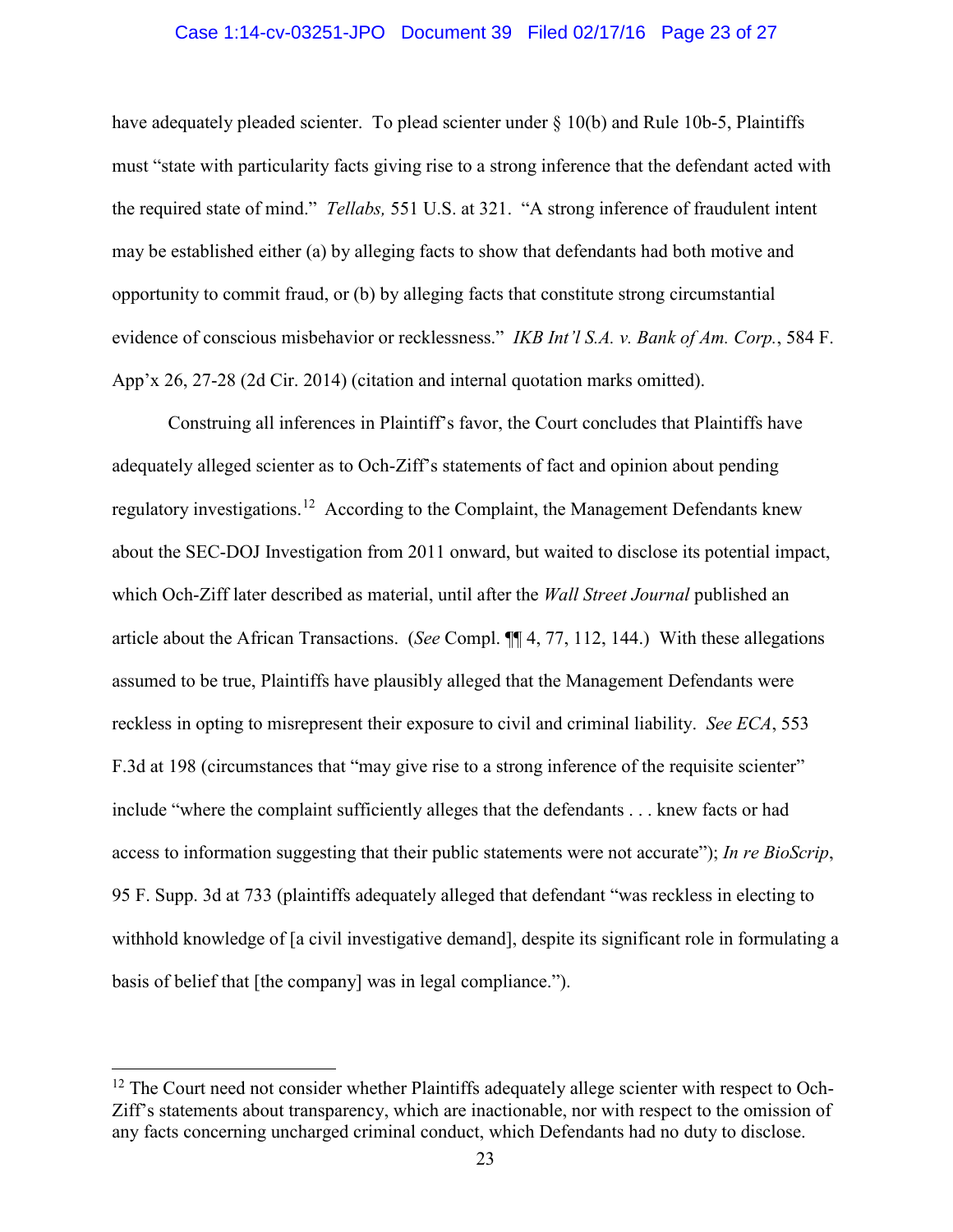# **B. Scheme Liability**

The second claim in this suit arises under  $\S 10(b)$  and subsections (a) and (c) of Rule 10b-5, which govern scheme liability. Plaintiffs contend that all Defendants, including Cohen, are liable under these provisions because they engaged in a scheme to "portray[] Och-Ziff as a more conservative, compliant company" than it actually is. (Pl.'s Opp. at 37.) Plaintiffs also argue that Defendants participated in a "deceptive scheme of covering up the illegal investing activity that Cohen orchestrated and oversaw." (*Id.* at 38.)

To the extent that Plaintiffs allege scheme liability based on underlying uncharged criminal conduct, Plaintiffs' claim fails because, for reasons already stated, that conduct has not been plausibly pleaded. Moreover, even if Plaintiffs had plausibly alleged violations of the FCPA and U.S. sanctions, given the timeline alleged in the Complaint, those legal violations would have occurred years before the putative class period. The Complaint thus fails to explain how the "proscribed schemes or acts [were] done in connection with the purchase or sale of any security." *Taylor v. Westor Capital Grp.*, 943 F. Supp. 2d 397, 402 (S.D.N.Y. 2013) (citation and internal quotation marks omitted).

To the extent that Plaintiffs allege a scheme to misrepresent Och-Ziff in SEC filings, Plaintiffs' claim fails because they have not identified any "deceptive act" apart from the alleged misrepresentation. *SEC v. Kelly*, 817 F. Supp. 2d 340, 344 (S.D.N.Y. 2011) ("Scheme liability under subsections (a) and (c) of Rule 10b–5 hinges on the performance of an inherently deceptive act that is distinct from an alleged misstatement."); *see also Lentell v. Merrill Lynch & Co. Inc.*, 396 F.3d 161, 177 (2d Cir. 2005) ("[P]laintiffs cast their claims in terms of market manipulation, pursuant to Rule 10b–5(a) and (c). We hold that where the sole basis for such claims is alleged misrepresentations or omissions, plaintiffs have not made out a market manipulation claim under Rule 10b–5(a) and (c) . . . ."); *In re Alstom*, 406 F. Supp. 2d at 475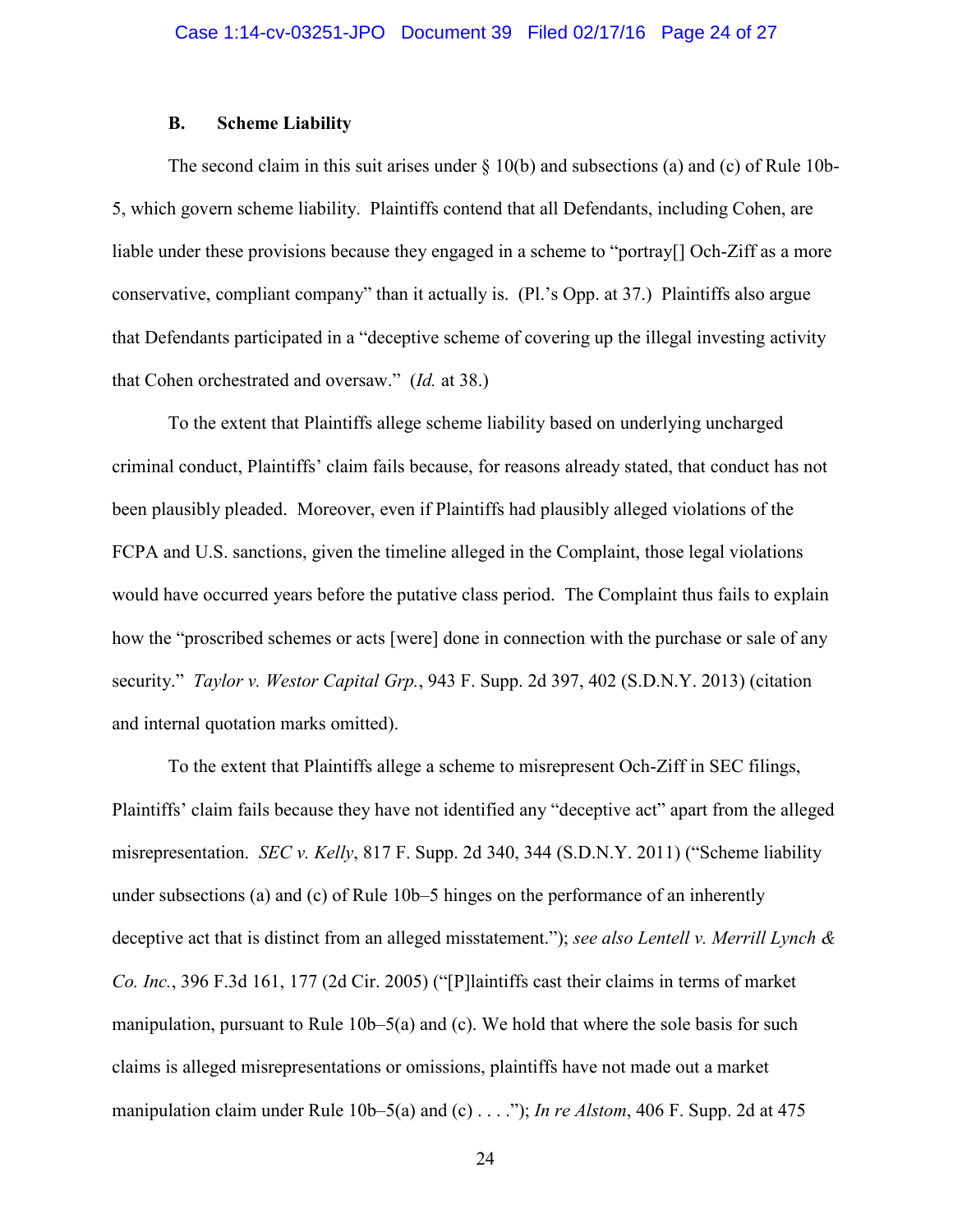### Case 1:14-cv-03251-JPO Document 39 Filed 02/17/16 Page 25 of 27

("Courts have held that a plaintiff may not cast claims of misrepresentations as claims under Rule 10b–5(a) and (c) and thus evade the pleading requirements imposed in misrepresentation cases.").

Accordingly, on either theory of scheme liability, Plaintiffs' second claim fails. The Rule 10b-5(a) and (c) claim is therefore dismissed.

# **C. Control Person Liability**

The third and final claim in this suit arises under  $\S 20(a)$  of the Exchange Act. To state a § 20(a) claim, a plaintiff must allege facts showing "(1) an underlying primary violation of the securities laws by the controlled person; (2) control over the controlled person; and (3) that the controlling person was, in some meaningful sense, a culpable participant in the controlled person's primary violation." *In re Deutsche Telekom AG Sec. Litig.*, No 00-CV-9475, 2002 WL 244597, at \*6 (S.D.N.Y Feb. 20, 2002) (citing *Ganino*, 228 F.3d at 170); *see also ATSI Commc'ns, Inc. v. Shaar Fund, Ltd.*, 493 F.3d 87, 108 (2d Cir. 2007) (stating the elements of a § 20(a) claim). Plaintiffs argue that all Defendants except Och-Ziff are control persons for purposes of  $\S 20(a)$ . 15 U.S.C.  $\S 78t(a)$ .

This argument succeeds as to Defendants Och and Frank, but fails as to Defendant Cohen. To allege control person liability, plaintiffs must adequately plead a "primary violation" of the securities laws. *Wilson*, 671 F.3d at 139. Because Plaintiffs have not alleged facts sufficient to state a plausible scheme liability claim, and because scheme liability is the only primary claim asserted against Cohen, there is no plausible  $\S 20(a)$  claim against Cohen in this case. Plaintiffs have, in contrast, plausibly alleged a primary violation of  $\S$  10(b) and Rule 10b-5(b) by Defendants Och and Frank. They have thus pleaded the first element of control person liability as to those two Defendants.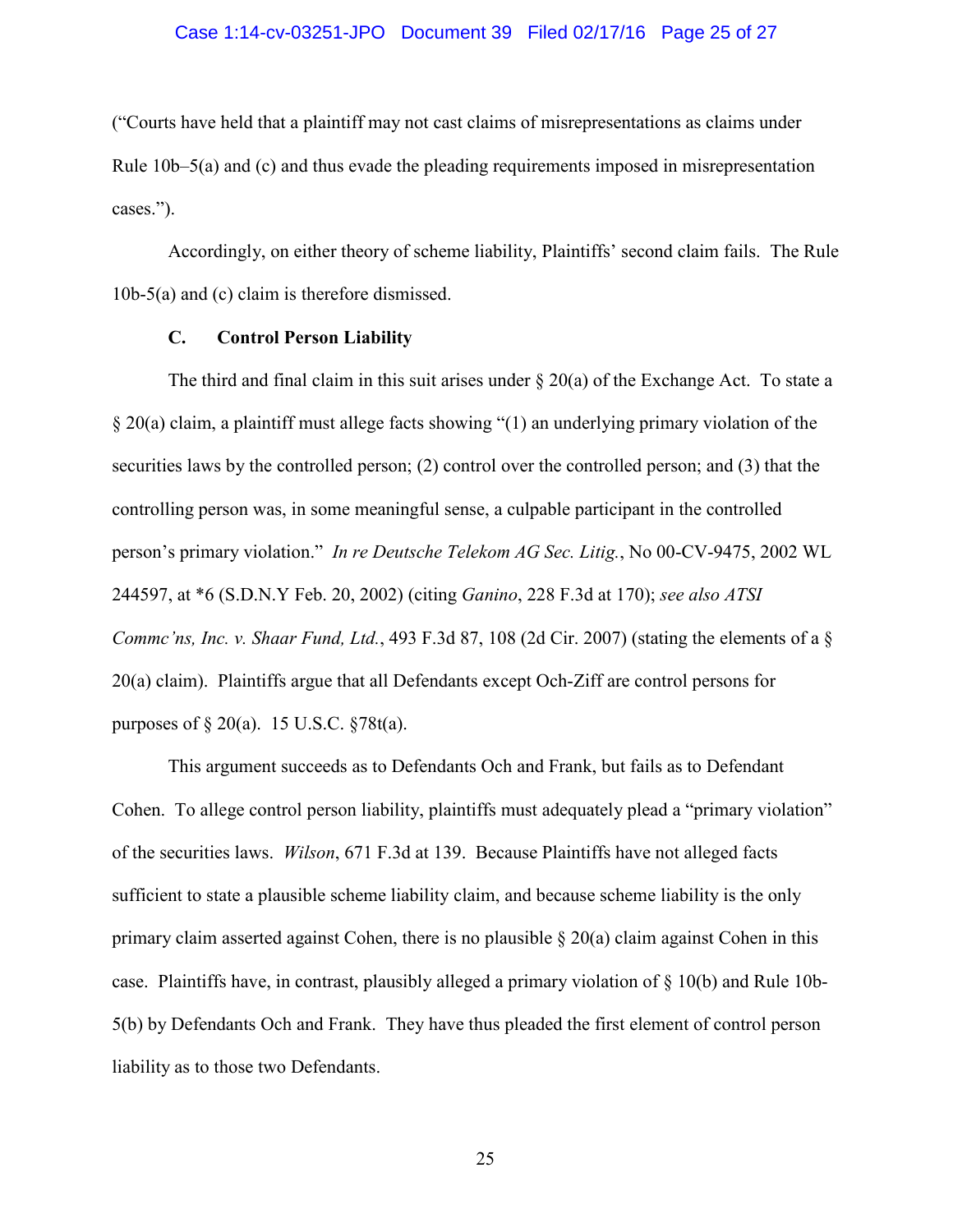### Case 1:14-cv-03251-JPO Document 39 Filed 02/17/16 Page 26 of 27

The question remains whether Plaintiffs have adequately pleaded the second and third elements of their control person claim. As a general rule, "[d]etermining an individual defendant's liability as a control person is a 'fact-intensive inquiry that . . . should not be resolved on a motion to dismiss.'" *In re BioScrip*, 95 F. Supp. 3d at 741 (quoting *In re Tronox, Inc. Sec. Litig.*, 769 F. Supp. 2d 202, 208 (S.D.N.Y. 2011). In this case, Defendants Och and Frank do not present objections to the second prong of control person liability, "control over the controlled person." *In re Deutsche Telekom*, 2002 WL 244597, at \*6. Instead, they argue that Plaintiffs have failed to plead "culpable participation," the requirement for prong three. *Id.* 

Courts in this District disagree about whether culpable participation must be pleaded with particularity, or instead, is an affirmative defense in which the burden to establish the absence of culpable conduct shifts to the defense. *See In re Parmalat Sec. Litig.*, 594 F. Supp. 2d 444, 449 n.32 (S.D.N.Y. 2009) (collecting cases); *see also In re BioScrip*, 95 F. Supp. 3d at 741 (describing the pleading standard with respect to the third prong of  $\S 20(a)$  liability as "a matter of ongoing debate"). That debate need not be resolved here because Plaintiffs have plausibly alleged culpable participation by Defendants Och and Frank under either pleading standard.

Plaintiffs allege that Och, the founder and CEO of Och-Ziff, and Frank, the company's CFO, were aware of the existence and scope of the SEC-DOJ Investigation. (Compl. ¶ 4.) They also allege that one or both of these Defendants signed all of the relevant SEC filings, and as a general matter, that both corporate officers were responsible for the content of those filings. (Compl. ¶¶ 4, 77, 84, 87, 90, 93, 100, 103, 106.) At this stage of the litigation, these allegations are sufficient to sustain Plaintiffs' § 20(a) claim against Och and Frank. *See In re BioScrip*, 95 F. Supp. 3d at 741 (denying a motion to dismiss a  $\S 20(a)$  claim where "each of the Defendants" was responsible for reviewing [the company's] SEC filings"); *City of Westland*, 928 F. Supp. 2d